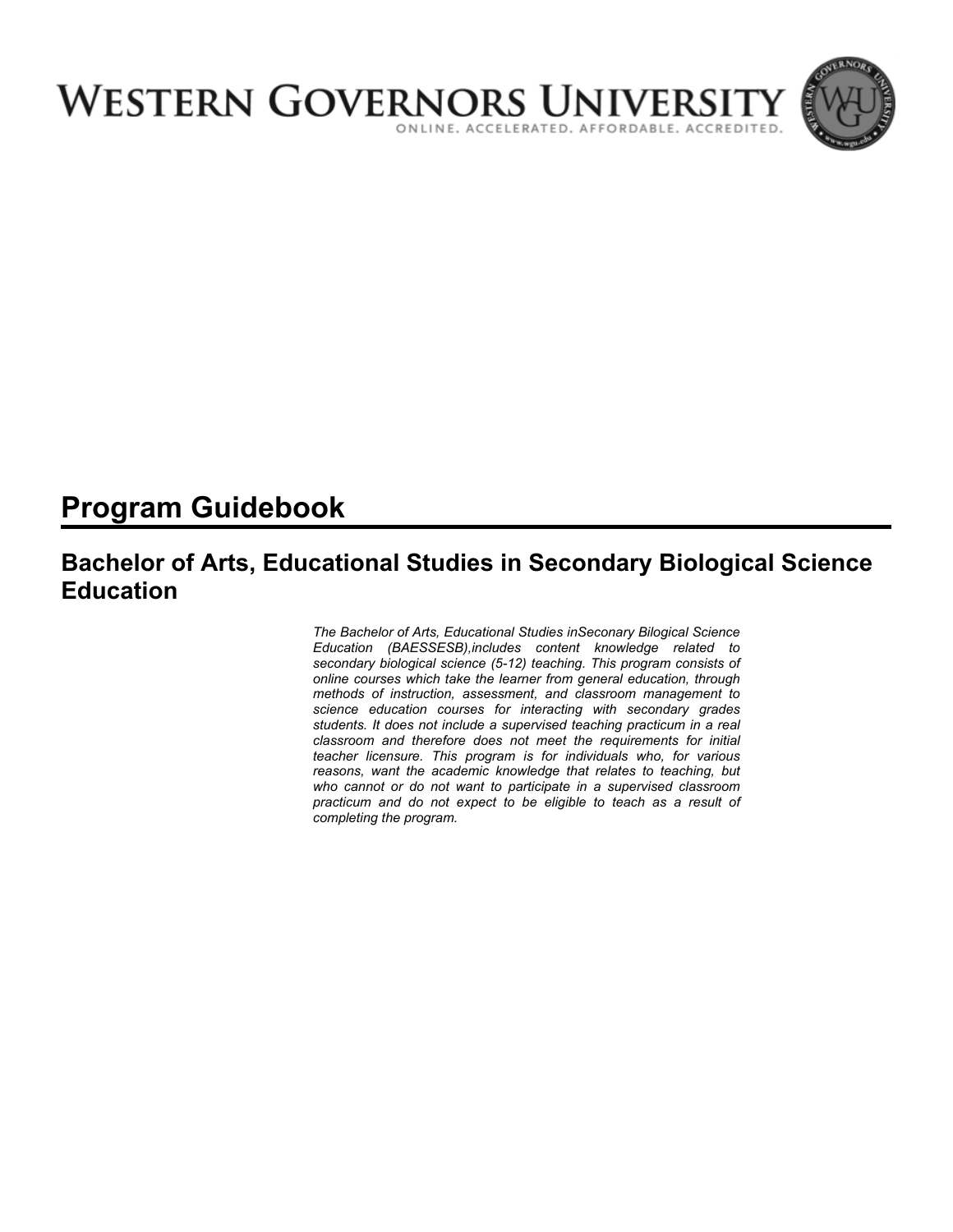## **Understanding the Competency-Based Approach**

Practically speaking, how do competency-based programs like those offered at Western Governors University (WGU) work? Unlike traditional universities, WGU does not award degrees based on completion of a certain number of credit hours or a certain set of required courses. Instead, you will earn your degree by demonstrating your skills, knowledge, and understanding of important concepts.

Progress through a degree program is governed not by the amount of time you spend in class but by your ability to demonstrate mastery of competencies as you complete required courses. Of course, you will need to engage in learning experiences as you review competencies or develop knowledge and skills in areas in which you may be weak. To help you acquire the knowledge and skills you need to complete your courses and program, WGU provides a rich array of learning resources. Your program mentor will work closely with you to help you understand the competencies required for your program and to help you create a schedule for completing your courses. You will also work closely with course instructors as you engage in each of your courses. As subject matter experts, course instructors will guide you through the content you must master to pass the course assessments.

The benefit of this competency-based system is that it enables students who are knowledgeable about a particular subject to make accelerated progress toward completing a degree, even if they lack college experience. You may have gained skills and knowledge of a subject while on the job, accumulated wisdom through years of life experience, or already taken a course on a particular subject. WGU will award your degree based on the skills and knowledge that you possess and can demonstrate—not the number of credits hours on your transcript.

### **Accreditation**

Western Governors University is the only university in the history of American higher education to have earned accreditation from four regional accrediting commissions. WGU's accreditation was awarded by (1) the Northwest Commission on Colleges and Universities, (2) the Higher Learning Commission of the North Central Association of Colleges and Schools, (3) the Accrediting Commission for Community and Junior Colleges of the Western Association of Schools and Colleges, and (4) the Accrediting Commission for Senior Colleges and Universities of the Western Association of Schools and Colleges. The university's accreditation status is now managed by the Northwest Commission on Colleges and Universities (NWCCU), which reaffirmed WGU's accreditation in February 2020. The WGU Teachers College is accredited at the initial-licensure level by the Council for the Accreditation of Educator Preparation (CAEP) and by the Association of Advancing Quality in Educator Preparation (AAQEP) . The nursing programs are accredited by the Commission on Collegiate Nursing Education (CCNE). The Health Information Management program is accredited by the Commission on Accreditation for Health Informatics and Information Management Education (CAHIIM). The College of Business programs are accredited by the Accreditation Council for Business Schools and Programs (ACBSP).

### **The Degree Plan**

The focus of your program is your personalized Degree Plan. The Degree Plan is a detailed blueprint of the courses you will need to complete in order to earn your degree. The Degree Plan also lays out the accompanying learning resources and assessments that compose your program. The list of courses in the Degree Plan is often referred to as the standard path. The amount of time it takes to complete your program depends on both the amount of new information you need to learn and the amount of time you plan to devote each week to study.

Students vary widely in the specific skills and information they need to learn. For example, some students may be highly knowledgeable in a particular subject matter and would not need to engage in new learning opportunities. Other students may find that portions of the program require them to learn new information and that they need to take an online class or participate in a study module to acquire the knowledge and skills needed to fulfill program competencies in that area. Some individuals may be able to devote as little as 15–20 hours per week to the program, while others may need to devote more time. For this reason,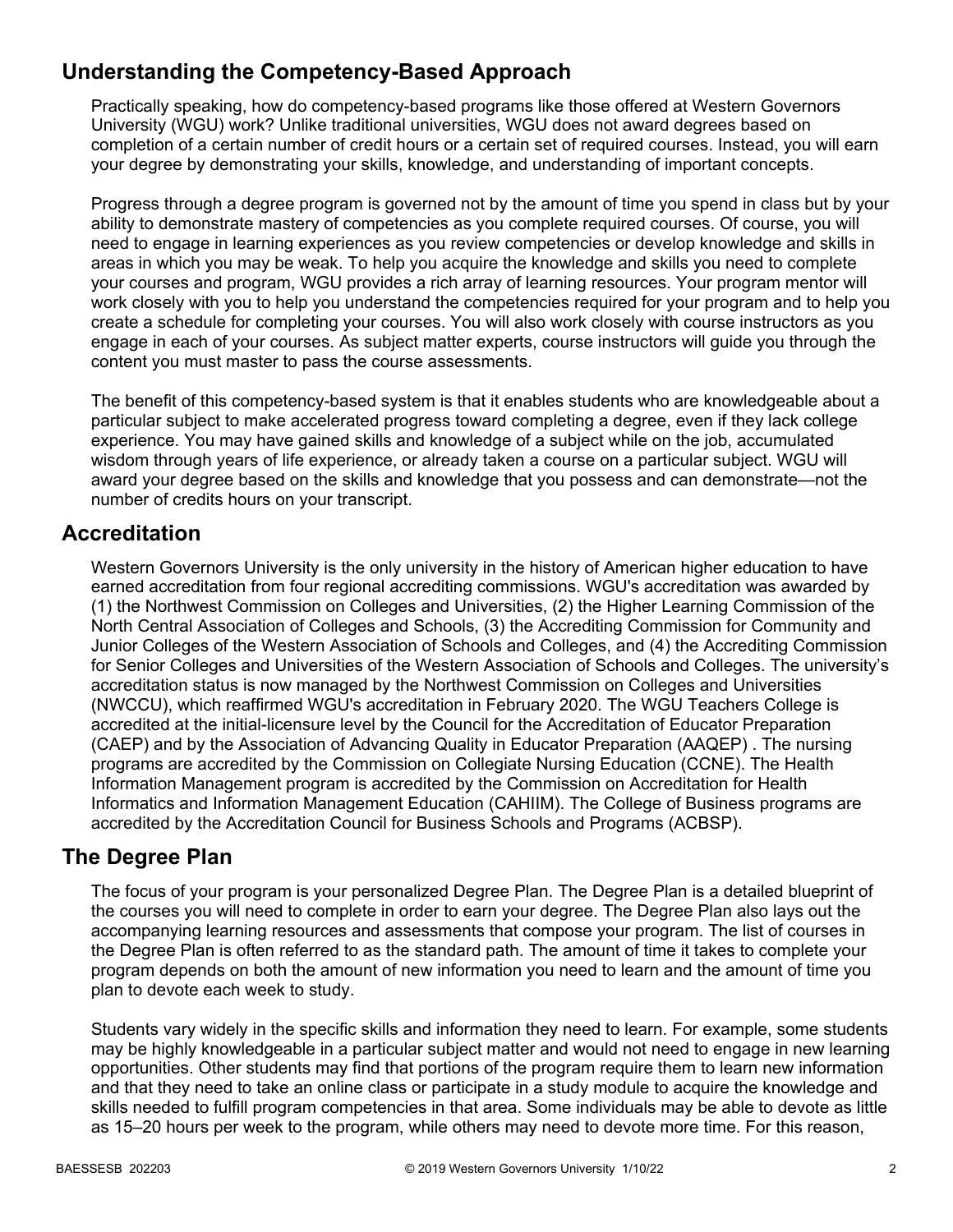pre-assessments are there to help your program mentor form a profile of your prior knowledge and create a personalized Degree Plan.

### **How You Will Interact with Faculty**

At WGU, faculty serve in specialized roles, and they will work with you individually to provide the guidance, instruction, and support you will need to succeed and graduate. As a student, it is important for you to take advantage of this support. It is key to your progress and ultimate success.

Upon your enrollment, you will be assigned a program mentor—an expert in your field of study who will provide you with regular program-level guidance and support from the day you start until the day you graduate. Your program mentor will set up regular telephone appointments (weekly at first) with you, which you will be expected to keep. The mentor will review program competencies with you and work with you to develop a plan and schedule for your coursework. Your program mentor will serve as your main point of contact throughout your program—helping you set weekly study goals, recommending specific learning materials, telling you what to expect in courses, and keeping you motivated. In addition to regular calls, your program mentor is available to help you resolve questions and concerns as they arise.

For many of the courses at WGU, you will be required to complete performance assessments. These include reports, papers, presentations, and projects that let you demonstrate your mastery of the required competencies. A separate group of faculty members, called evaluators, will review your work to determine whether it meets requirements. Evaluators are also subject matter experts in their field of evaluation. If your assessment needs further work before it "passes," these evaluators, who review your work anonymously, will provide you with instructional feedback to help you meet evaluation standards and allow you to advance.

### **Connecting with Other Mentors and Fellow Students**

As you proceed through your Degree Plan, you will have direct contact with multiple faculty members. These communications can take a variety of forms, including participation in one-on-one discussions, chats in the learning communities, and live cohort and webinar opportunities. As a WGU student, you will have access to your own personal MyWGU Student Portal, which will provide a gateway to your courses of study, learning resources, and learning communities where you will interact with faculty and other students.

The learning resources in each course are specifically designed to support you as you develop competencies in preparation for your assessments. These learning resources may include reading materials, videos, tutorials, cohort opportunities, community discussions, and live discussions that are guided by course instructors who are experts in their field. You will access your program community during your orientation course to network with peers who are enrolled in your program and to receive continued support through professional enrichment and program-specific chats, blogs, and discussions. WGU also provides Student Services associates to help you and your program mentor solve any special problems that may arise.

### **Orientation**

The WGU orientation course focuses on acquainting you with WGU's competency-based model, distance education, technology, and other resources and tools available for students. You will also utilize WGU program and course communities, participate in activities, and get to know other students at WGU. The orientation course must be completed before you can start your first term at WGU.

### **Transferability of Prior College Coursework**

Because WGU is a competency-based institution, it does not award degrees based on credits but rather on demonstration of competency. WGU undergraduate programs may accept transfer credits or apply a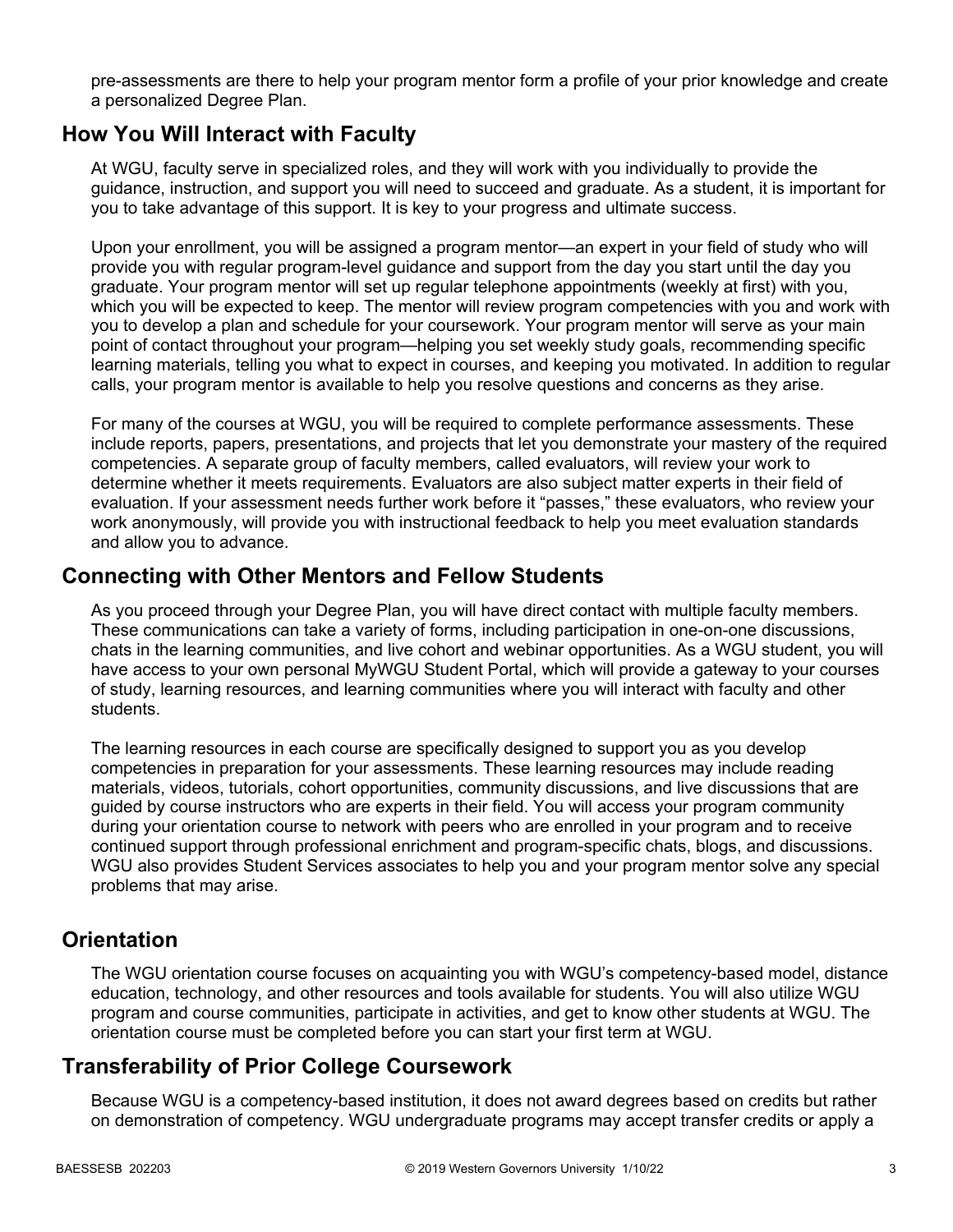'Requirement Satisfied' (RS) in some cases. Refer to your specific program transfer guidelines to determine what can be satisfied by previously earned college credits. In most cases, WGU does not accept college transfer credits at the graduate (master's) level. Students entering graduate programs must have their undergraduate degree transcripts verified before being admitted to WGU. In addition to a program's standard course path, there may be additional state-specific requirements.

### [Click here for the Student Handbook](http://cm.wgu.edu/)

WGU does not waive any requirements based on a student's professional experience and does not perform a "résumé review" or "portfolio review" that will automatically waive any degree requirements. Degree requirements and transferability rules are subject to change in order to keep the degree content relevant and current.

Remember, WGU's competency-based approach lets you take advantage of your knowledge and skills, regardless of how you obtained them. Even when you do not directly receive credit, the knowledge you possess may help you accelerate the time it takes to complete your degree program.

### **Continuous Enrollment, On Time Progress, and Satisfactory Academic Progress**

WGU is a "continuous enrollment" institution, which means you will be automatically enrolled in each of your new terms while you are at WGU. Each term is six months long. Longer terms and continuous enrollment allow you to focus on your studies without the hassle of unnatural breaks between terms that you would experience at a more traditional university. At the end of every six-month term, you and your program mentor will review the progress you have made and revise your Degree Plan for your next sixmonth term.

WGU requires that students make measurable progress toward the completion of their degree programs every term. We call this "On-Time Progress," denoting that you are on track and making progress toward on-time graduation. As full-time students, graduate students must enroll in at least 8 competency units each term, and undergraduate students must enroll in at least 12 competency units each term. Completing at least these minimum enrollments is essential to On-Time Progress and serves as a baseline from which you may accelerate your program. We measure your progress based on the courses you are able to pass, not on your accumulation of credit hours or course grades. Every time you pass a course, you are demonstrating that you have mastered skills and knowledge in your degree program. For comparison to traditional grading systems, passing a course means you have demonstrated competency equivalent to a "B" grade or better.

WGU assigns competency units to each course in order to track your progress through the program. A competency unit is equivalent to one semester credit of learning. Some courses may be assigned 3 competency units while others may be as large as 12 competency units.

Satisfactory Academic Progress (SAP) is particularly important to students on financial aid because you must achieve SAP in order to maintain eligibility for financial aid. We will measure your SAP quantitatively by reviewing the number of competency units you have completed each term. In order to remain in good academic standing, you must complete at least 66.67% of the units you attempt over the length of your program—including any courses you add to your term to accelerate your progress. Additionally, during your first term at WGU you must pass at least 3 competency units in order to remain eligible for financial aid. We know that SAP is complex, so please contact a financial aid counselor should you have additional questions. \*Please note: The Endorsement Preparation Program in Educational Leadership is not eligible for federal financial aid.

### **Courses**

Your Degree Plan includes courses needed to complete your program. To obtain your degree, you will be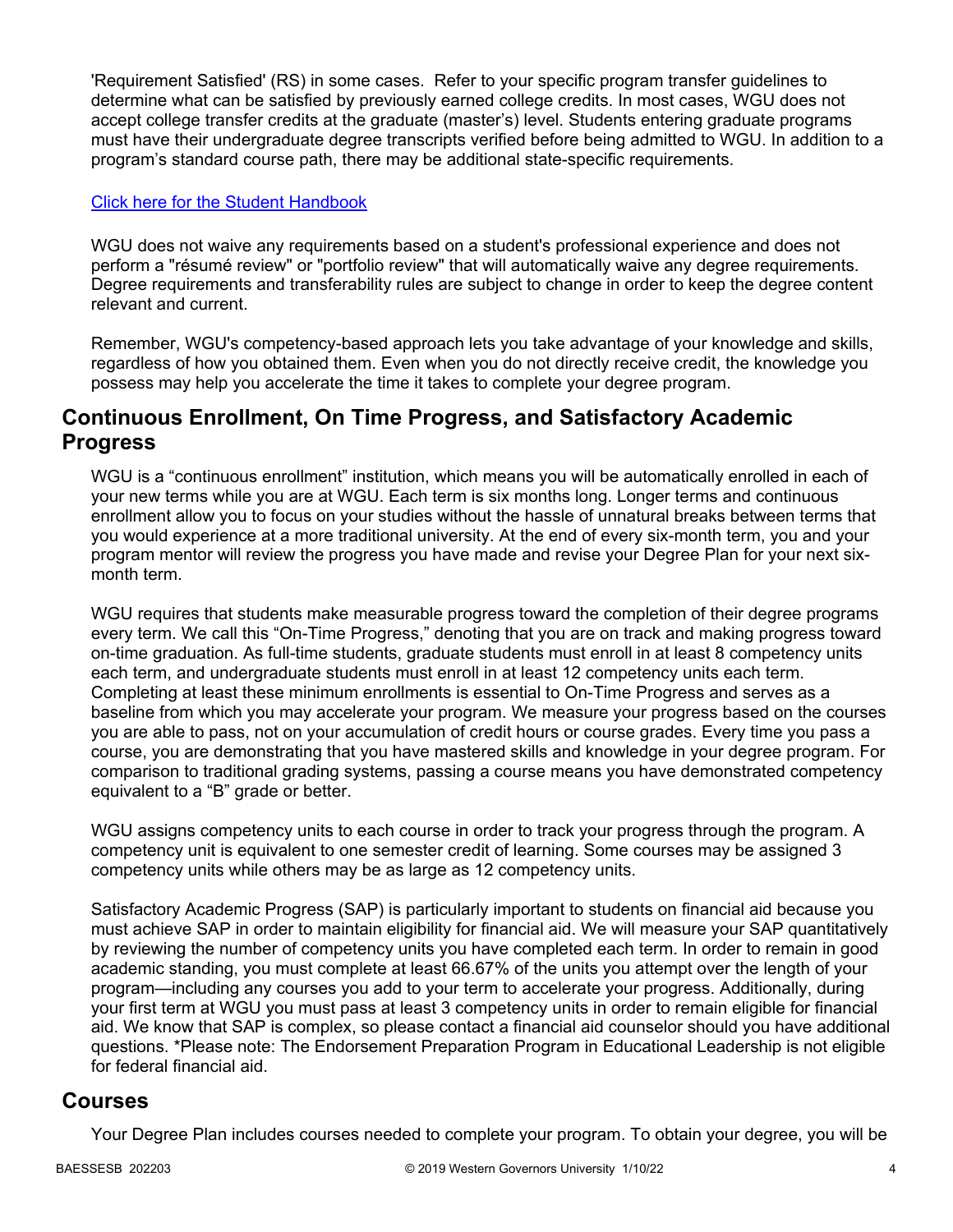required to demonstrate your skills and knowledge by completing the assessment(s) for each course. In general there are two types of assessments: performance assessments and objective assessments. Performance assessments contain, in most cases, multiple scored tasks such as projects, essays, and research papers. Objective assessments include multiple-choice items, multiple-selection items, matching, short answer, drag-and-drop, and point-and-click item types, as well as case study and videobased items. Certifications verified through third parties may also be included in your program. More detailed information about each assessment is provided in each course of study.

## **External Content & Basic Skills Exams**

Western Governors University requires that candidates pass the state-mandated content exam that aligns with their WGU program in addition to a basic skills exam (initial licensure programs only). Specific information regarding required content and basic skills exams required for each program and state can be found in the WGU Student Handbook. In many cases, it is the candidates' responsibility to register and pay for the required exams and submit their official passing score reports to WGU.

### **State Licensure Requirements**

Many states have specific licensure requirements that are not part of WGU programs that you will have to fulfill in addition to the degree requirements of your program. These state licensure requirements might include, but are not limited to: subject-specific licensure exams, state-specific teacher performance assessments, course work related to state history, basic skills exams, and background clearances. The WGU Student Handbook outlines the credentialing requirements of each state. Teacher candidates should consult the applicable section to become familiar with their state's expectations regarding licensure.

## **Learning Resources**

WGU works with many different educational partners, including enterprises, publishers, training companies, and higher educational institutions, to provide high-quality and effective learning resources that match the competencies you are developing. These vary in type, and may be combined to create the best learning experience for your course. A learning resource can be an e-textbook, online module, study guide, simulation, virtual lab, tutorial, or a combination of these. The cost of most learning resources are included in your tuition and Learning Resource Fee. They can be accessed or enrolled for through your courses. Some degree-specific resources are not covered by your tuition, and you will need to cover those costs separately. WGU also provides a robust library to help you obtain additional learning resources, as needed.

### Mobile Compatibility:

The following article provides additional details about the current state of mobile compatibility for learning resources at WGU. It includes a list that can be referenced to determine the mobile friendliness of all core course materials used in a program.

[Student Handbook article: Can I use my mobile device for learning resources?](https://cm.wgu.edu/t5/Frequently-Asked-Questions/Can-I-use-my-mobile-device-for-learning-resources/ta-p/396)

### **Standard Path**

As previously mentioned, competency units (CUs) have been assigned to each course in order to measure your academic progress. If you are an undergraduate student, you will be expected to enroll in a minimum of 12 competency units each term. Graduate students are expected to enroll in a minimum of 8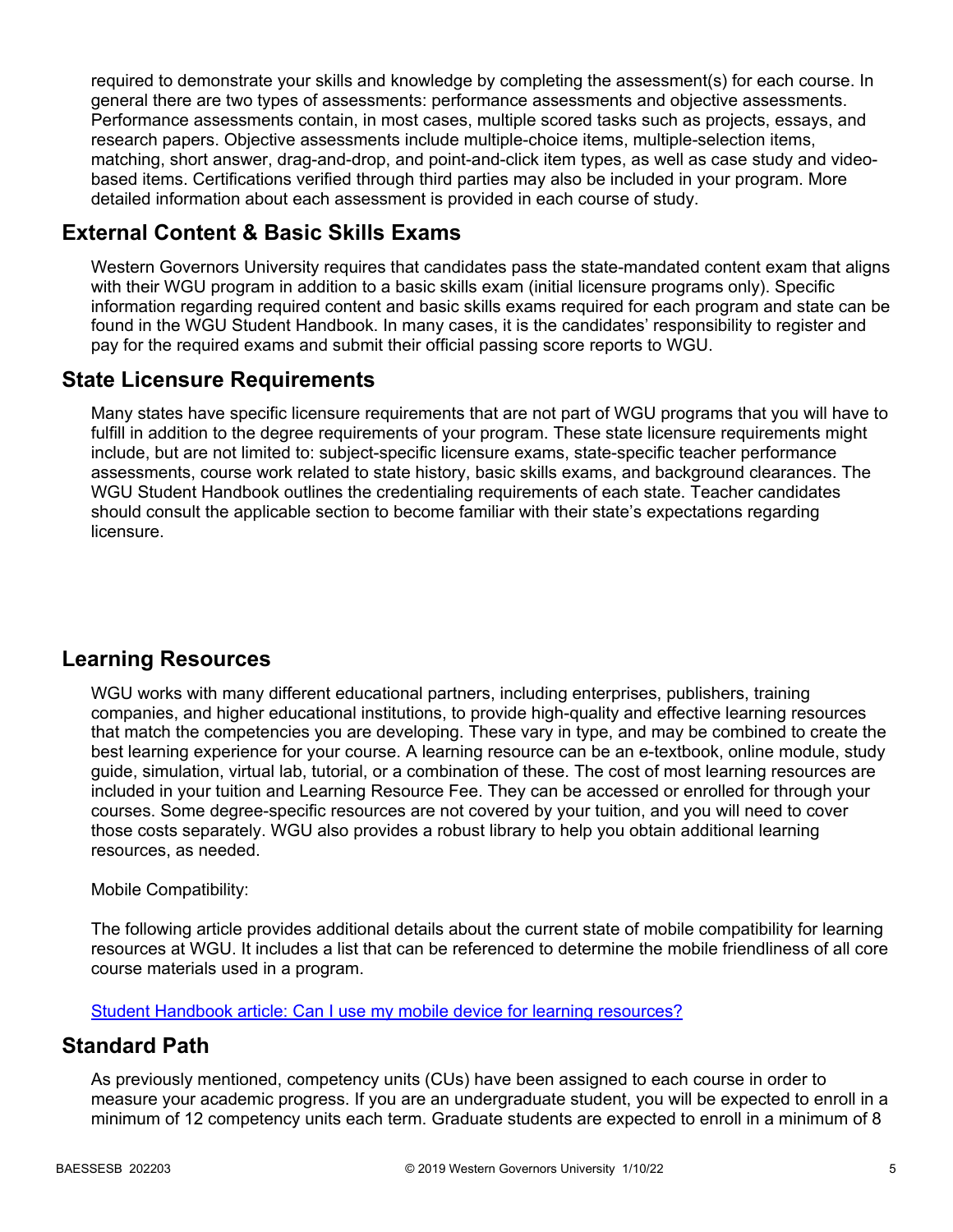competency units each term. A standard plan for a student for this program who entered WGU without any transfer units would look similar to the one on the following page. Your personal progress can be faster, but your pace will be determined by the extent of your transfer units, your time commitment, and your determination to proceed at a faster rate.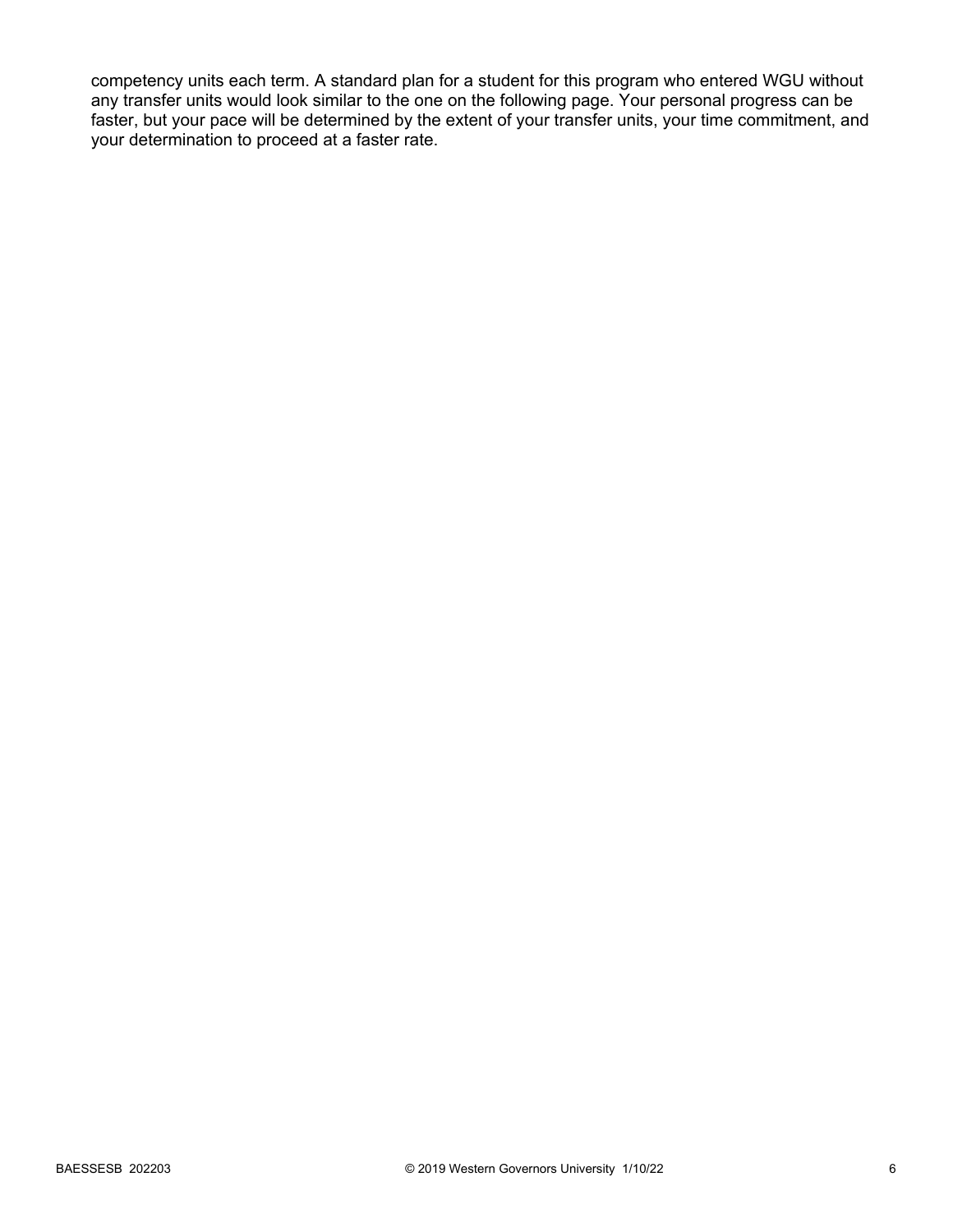## **Standard Path** *for* **Bachelor of Arts, Educational Studies in Secondary Biological Science Education**

| <b>Course Description</b>                                          | <b>CU<sub>s</sub></b> | <b>Term</b>    |
|--------------------------------------------------------------------|-----------------------|----------------|
| <b>Concepts in Science</b>                                         | $\overline{2}$        | 1              |
| <b>Educational Foundations</b>                                     | $\overline{2}$        | 1              |
| <b>English Composition I</b>                                       | 3                     | 1              |
| Introduction to Biology                                            | 3                     | 1              |
| <b>Natural Science Lab</b>                                         | 2                     | 1              |
| Educational Psychology and Development of Children and Adolescents | 4                     | 2              |
| College Algebra                                                    | 4                     | $\overline{2}$ |
| <b>Integrated Physical Sciences</b>                                | 3                     | 2              |
| <b>Applied Probability and Statistics</b>                          | 3                     | $\overline{2}$ |
| The School as a Community of Care                                  | 3                     | 3              |
| <b>English Composition II</b>                                      | 3                     | 3              |
| Introduction to Communication                                      | 3                     | 3              |
| <b>Fundamentals of Diverse Learners</b>                            | $\overline{4}$        | 3              |
| <b>Managing Engaging Learning Environments</b>                     | 3                     | 4              |
| Chemistry with Lab                                                 | 4                     | 4              |
| Molecular and Cellular Biology                                     | 4                     | $\overline{4}$ |
| <b>Survey of United States History</b>                             | 3                     | $\overline{4}$ |
| Introduction to Humanities                                         | 3                     | 5              |
| Introduction to Curriculum, Instruction, and Assessment            | 3                     | 5              |
| Assessing Impact on Student Learning                               | 3                     | 5              |
| Human Anatomy and Physiology                                       | 4                     | 5              |
| <b>Heredity and Genetics</b>                                       | 3                     | 6              |
| Educational Technology for Teaching and Learning                   | 3                     | 6              |
| Zoology                                                            | 3                     | 6              |
| Science, Technology, and Society                                   | 5                     | 6              |
| <b>Ecology and Environmental Science</b>                           | 3                     | $\overline{7}$ |
| Evolution                                                          | $\overline{4}$        | $\overline{7}$ |
| Secondary Reading Instruction and Interventions                    | 3                     | 7              |
| <b>Secondary Disciplinary Literacy</b>                             | 3                     | $\overline{7}$ |
| Science Methods-Secondary Biology                                  | 4                     | 8              |

## **Changes to Curriculum**

WGU publishes an Institutional Catalog, which describes the academic requirements of each degree program. Although students are required to complete the program version current at the time of their enrollment, WGU may modify requirements and course offerings within that version of the program to maintain the currency and relevance of WGU's competencies and programs. When program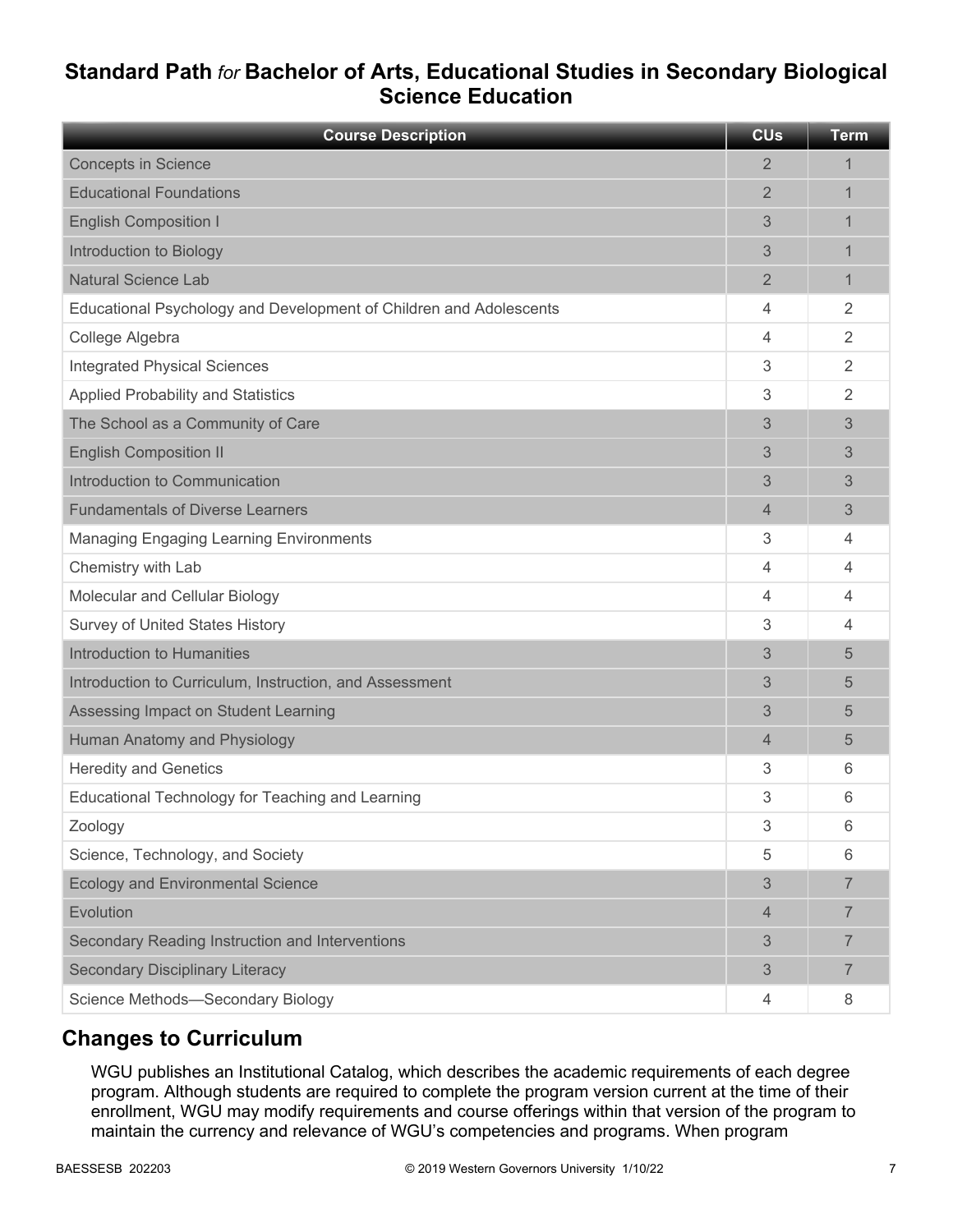requirements are updated, students readmitting after withdrawal from the university will be expected to re-enter into the most current catalog version of the program.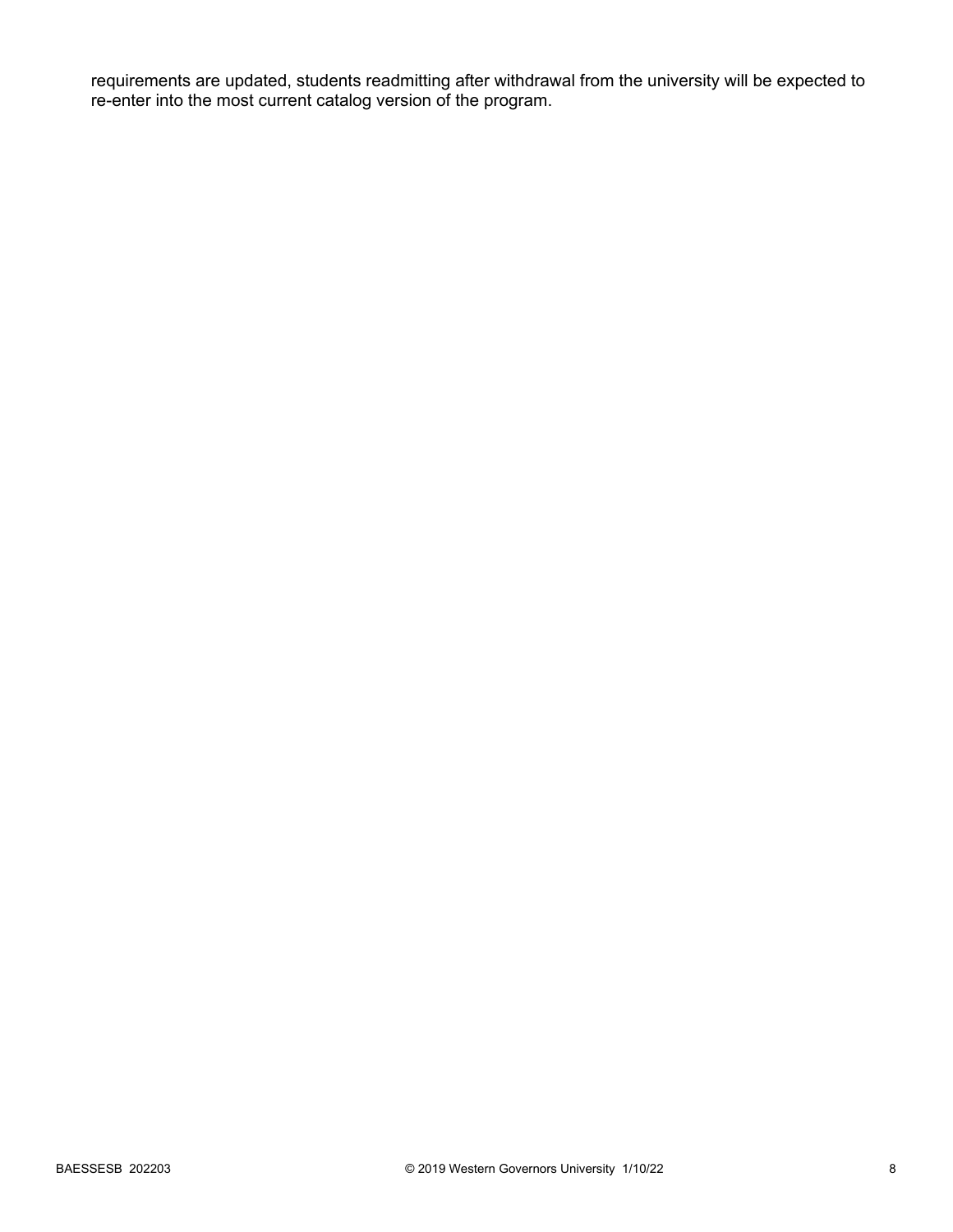## **Areas of Study** for **Bachelor of Arts, Educational Studies in Secondary Biological Science Education**

The following section includes the areas of study in the program, with their associated courses. Your specific learning resources and level of instructional support will vary based on the individual competencies you bring to the program and your confidence in developing the knowledge, skills, and abilities required in each area of the degree. The Degree Plan and learning resources are dynamic, so you need to review your Degree Plan and seek the advice of your mentor regarding the resources before you purchase them.

### **Science**

### **Concepts in Science**

Concepts in Science for undergraduates provides students seeking a bachelor's degree and initial teacher licensure in science education with an introduction to essential science themes present within and across all science disciplines, including chemistry, physics, biology, and the geosciences. These themes include comprehending the magnitude of the physical and natural world, analyzing and converting measurements, understanding the basic nature and behavior of matter and energy, examining atomic structure, identifying and naming basic types of chemical bonds, and analyzing and interpreting scientific data. Concepts in Science provides a solid foundation for future, in-depth scientific studies and should be taken prior to any other science content course. There are no prerequisites for this course.

*This course covers the following competencies:*

- *Begin your course by discussing your course planning tool report with your instructor and creating your personalized course plan together.*
- *The graduate applies principles of measurement to solve scientific problems.*
- *The graduate explains how various forms of matter and energy respond to physical and chemical changes to understand how matter and energy flow within and among systems.*
- *The graduate determines the composition of atoms and compounds to understand the properties of matter.*
- *The graduate analyzes numeric data to identify patterns and relationships.*

## **Professional Core**

#### **Educational Foundations**

Educational Foundations is a key component of WGU's Professional Core and is a required course for all initial licensure candidates. The course provides candidates with early classroom experience where they observe multiple school settings at three different levels of schooling and interview an educator to learn how state standards and various legal and ethical issues affect classrooms today. The course also provides candidates with opportunities to gain foundational knowledge about what it means to be a teacher in the current educational context while exploring their future role within the larger landscape of historical and cultural influences. This course ensures candidates have a firm grasp on important issues affecting educators including state standards-based curriculum, legal and ethical requirements affecting educational opportunities, and professionalism, preparing them for subsequent coursework within the Professional Core and their content area major courses. Five preclinical hours are interwoven throughout this course, and cross-cutting themes of technology and diversity are introduced for further development throughout the candidate's programs.

*This course covers the following competencies:*

- *Begin your course by discussing your course planning tool report with your instructor and creating your personalized course plan together.*
- *The graduate analyzes the role of historical and cultural influences, including issues of federal and state governance, in determining standard educational practices and ensuring equal access to educational opportunities.*
- *The graduate examines the impact of standards-based curriculum on students and teachers to determine how it supports a school's goals.*
- *The graduate evaluates the application of educational best practices in diverse learning settings to inform teaching practice.*
- *The graduate explores pathways and opportunities for professional development to grow as an educator.*

### **Educational Psychology and Development of Children and Adolescents**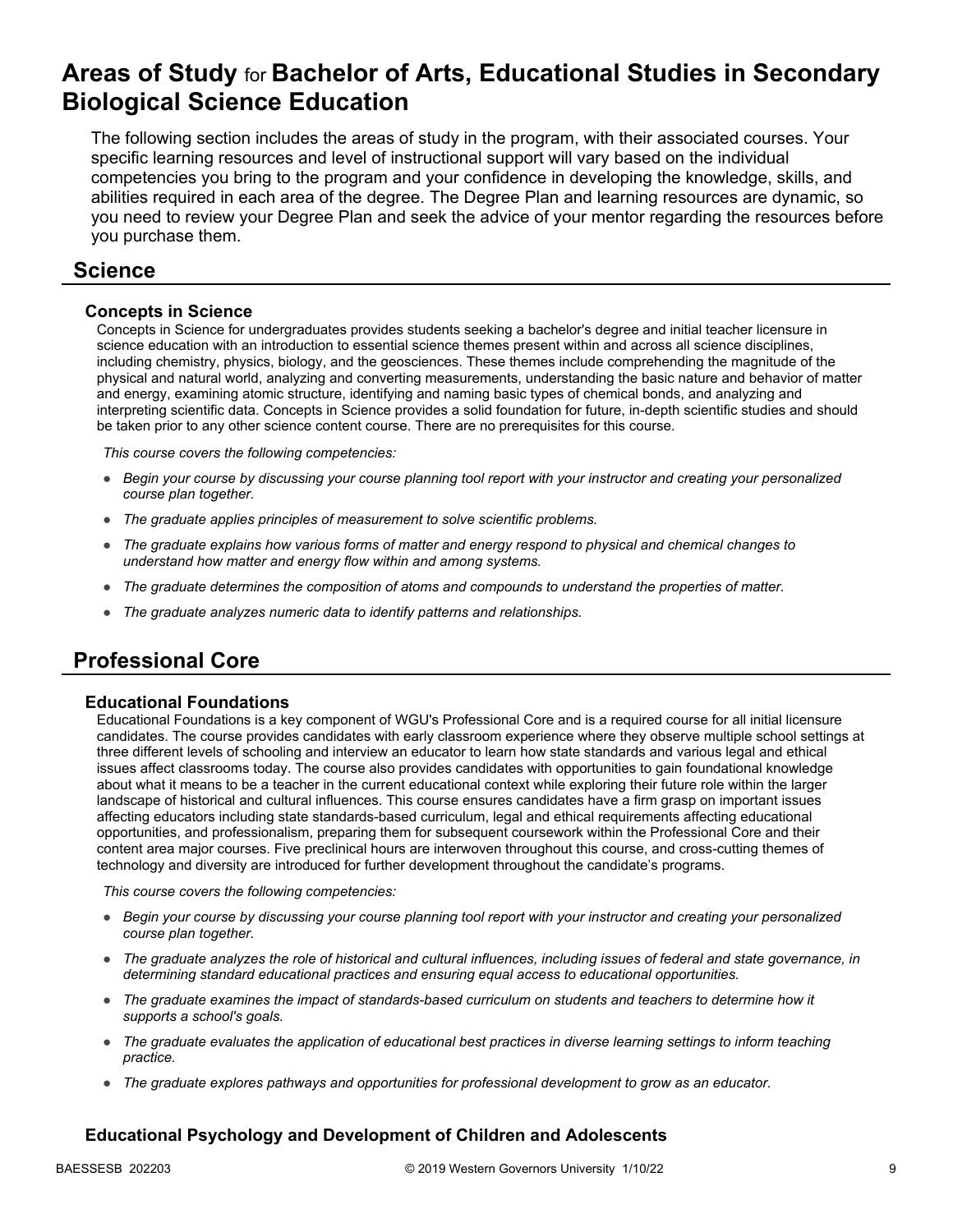Educational Psychology and Development of Children and Adolescents is a key component of WGU's Professional Core and is a required course for all initial licensure candidates. This course prepares candidates to support classroom practices grounded in research-validated principles from the areas of educational psychology and child/adolescent development. Candidates will be introduced to learning theories that equip them with the knowledge and skills necessary to support the diverse populations of students with whom they will interact. This course addresses theories of human development, spanning early childhood through adolescence, and candidates completing this course will be able to explain and analyze the guiding perspectives on linguistic, physical, cognitive, and social development. This course will also cover appropriate instructional and assessment strategies to support student learning and development. Candidates will engage in four hours of virtual classroom observations related to issues in educational psychology and learner development. Cross-cutting themes of technology and diversity are interwoven for further development. This course is designed to be taken after successful completion of the Educational Foundations course.

*This course covers the following competencies:*

- *Begin your course by discussing your course planning tool report with your instructor and creating your personalized course plan together.*
- *The graduate describes theories of development across the cognitive, linguistic, social, emotional, and physical areas to understand the needs of students at various developmental levels.*
- *The graduate evaluates the influence of students' developmental characteristics on their learning and evaluates performance to inform instructional decisions.*
- *The graduate recommends instructional strategies that will positively impact learning, based on principles of learning theories.*
- *The graduate evaluates classroom practices to determine how theories of child and adolescent psychology, learning, and development are applied in the classroom environment.*

#### **The School as a Community of Care**

The School as a Community of Care is a key component of WGU's Professional Core and is a required course for all initial licensure candidates. This course prepares candidates to meet the social and emotional needs of learners, taking into account theories and philosophical perspectives on child and adolescent development and learning. Candidates learn to effectively collaborate with parents, families, caregivers, and other community stakeholders in each child's education, to build a strong foundation for academic and personal success. Emphasis is placed on family engagement as candidates gain knowledge of individual, cultural, and community assets that can be used to facilitate learner growth and development, as well as understand mental health and emotional differences among learners that may necessitate leveraging additional resources to support students' wellbeing. Issues of youth mental health, substance abuse, suicide awareness and prevention, and abuse within families will be addressed as will the importance of parent involvement. Candidates will engage in seven hours of preclinical experiences, which include visual observations of learning environments that involve parents and families in their children's' education while supporting the social and emotional learning (SEL) needs of learners and an interview with an educational professional to explore topics related to parent involvement, youth mental health issues, and professional responsibilities to ensure student wellbeing. Additionally, crosscutting themes of technology and diversity are interwoven for further development. This course is designed to be taken after successful completion of the Educational Psychology and Development of Children and Adolescents course.

*This course covers the following competencies:*

- *Begin your course by discussing your course planning tool report with your instructor and creating your personalized course plan together.*
- *The graduate plans for learning environments that meet all students' cultural, social, and emotional learning needs by incorporating knowledge of individual learners, diverse cultures, and communities.*
- *The graduate develops strategies to address the social and emotional learning (SEL) needs of students, including the incorporation of trauma-informed or restorative instructional practices.*
- *The graduate identifies appropriate resources and processes to support the mental health and emotional well-being of students.*
- *The graduate collaborates with families, caretakers, and the larger community to identify partnerships that facilitate learner growth.*

#### **Fundamentals of Diverse Learners**

Fundamentals of Diverse Learners is a key component of WGU's Professional Core and is a required course for all initial licensure candidates. This course prepares candidates to consider and address the wide range of learning needs in the classrooms of today. This course teaches candidates to identify and support the needs of diverse populations of learners, including, for example, students with disabilities (INCLUDING DYSLEXIA), English language learners, and gifted and talented students. Practical strategies for differentiating instruction while creating a safe, inclusive, and culturally responsive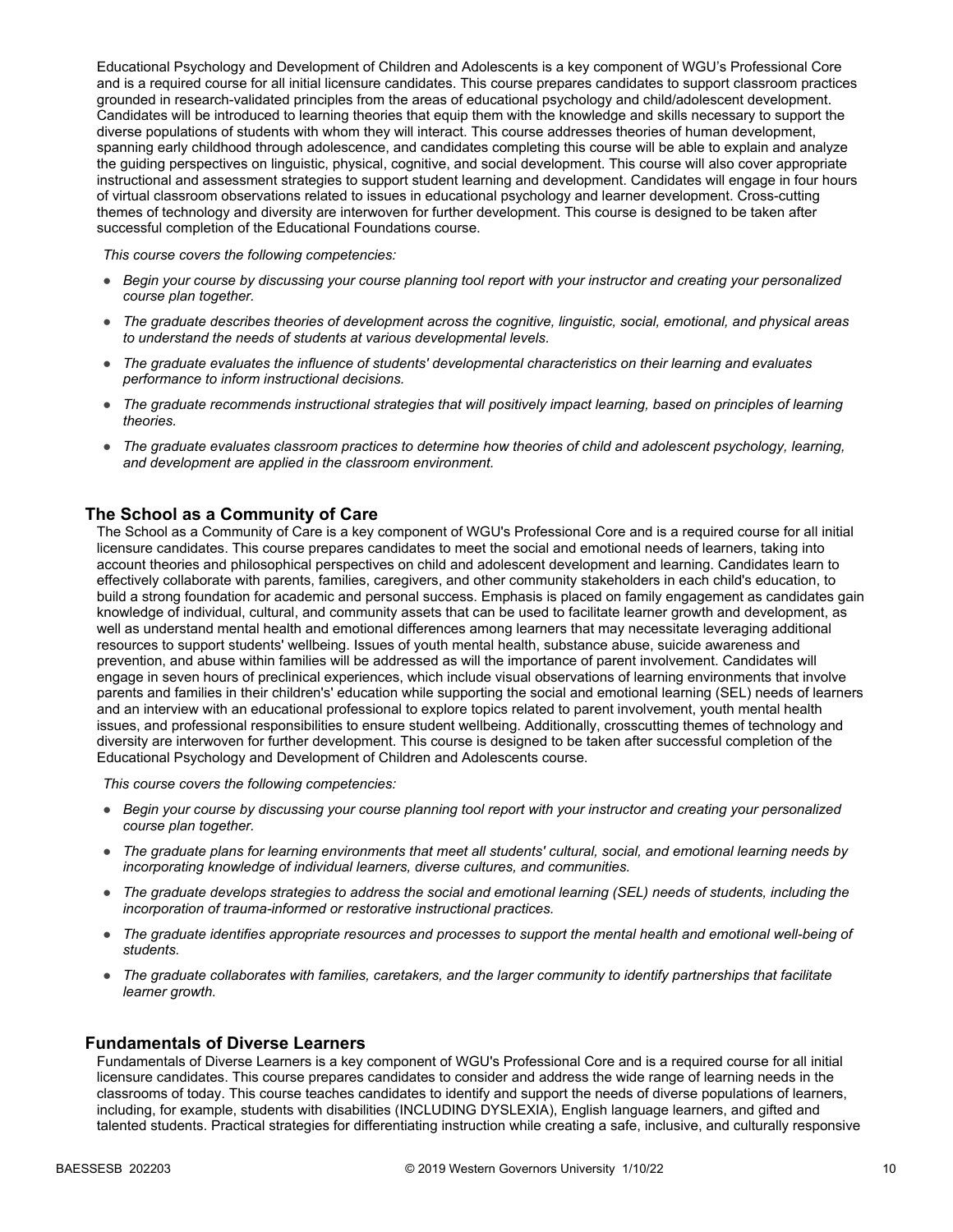learning environment are explored. This course helps candidates develop skills for partnering with parents and advocating for all students, particularly those impacted by provisions of IDEA and Section 504 of the Rehabilitation Act. Multitiered systems of supports are addressed to prepare candidates for their future classrooms as they seek to select appropriate instructional practices and interventions to best serve their students. Candidates will engage in four hours of preclinical experiences that includes a simulated teaching experience in which skills learned can be applied. Cross-cutting themes of technology and diversity are interwoven for further development. This course is designed to be taken after successful completion of the School as a Community of Care course.

*This course covers the following competencies:*

- *Begin your course by discussing your course planning tool report with your instructor and creating your personalized course plan together.*
- *The graduate analyzes the application of policies, practices, and legal requirements to inform teaching practice.*
- *The graduate creates inclusive learning environments featuring multitiered systems of supports to address the needs of all students, including exceptional learners and English learners.*
- *The graduate creates learning experiences that accommodate the needs of students with exceptionalities, including gifted and talented students, in order to facilitate the success of all learners.*
- *The graduate integrates equity pedagogy to address the needs of multicultural learners.*
- *The graduate plans learning experiences that accommodate linguistic diversity to facilitate the success of all learners.*
- *The graduate recommends strategies to engage with students, families, administrators, and other stakeholders in ways that are effective, legal, and ethical.*

#### **Managing Engaging Learning Environments**

Managing Engaging Learning Environments is a key component of WGU's Professional Core and is a required course for all initial licensure candidates. This course prepares candidates to establish and contribute to safe and productive learning environments that support the success of all learners by ensuring student engagement and motivation for learning. Candidates will learn strategies, such as incorporating consistent routines and expectations, to provide positive behavior supports, increase learner motivation, promote active learning and self-direction, and ensure a safe and productive classroom setting that fosters a sense of community through collaborative educational practices. The course will culminate in evidence-based, practical application of current strategies, theories, or philosophical perspectives related to motivating and engaging all students in a learning community. Candidates will engage in seven hours of preclinical experiences that include both virtual observations of classroom settings and time in a simulated classroom environment where theory can be put into practice. Cross-cutting themes of technology and diversity are interwoven for further development. This course is designed to be taken after successful completion of the Fundamentals of Diverse Learners course.

*This course covers the following competencies:*

- *Begin your course by discussing your course planning tool report with your instructor and creating your personalized course plan together.*
- *The graduate establishes norms and routines to create a safe and productive learning environment that encourages positive social interactions, individual and collaborative learning, and appropriate classroom behaviors.*
- *The graduate interacts with each student in a way that builds positive relationships by using knowledge of individual learners, diverse cultures, and communities.*
- *The graduate analyzes the theoretical foundations and application of classroom management strategies, including behavior support and conflict management, to inform teaching practice.*
- *The graduate recommends strategies that are motivating and encourage active engagement from all students.*

#### **Introduction to Curriculum, Instruction, and Assessment**

Introduction to Curriculum, Instruction, and Assessment is a key component of WGU's Professional Core and is a required course for all initial licensure candidates. This course provides candidates with the knowledge and skills necessary to create engaging and standards-aligned lessons that meet the needs of all learners. Candidates will learn to analyze learner needs based on a variety of inputs, including their state P–12 standards, assessment results, and knowledge of learner differences. This course will help candidates design, deliver, and modify instruction in accordance to needs and educational requirements. Candidates will engage in three hours of preclinical experiences that include virtual classroom observations. They also will record a short teaching segment, allowing for authentic teaching experience. Crosscutting themes of technology and diversity are interwoven for continued development. This course is designed to be taken after successful completion of the Managing Engaging Learning Environments course.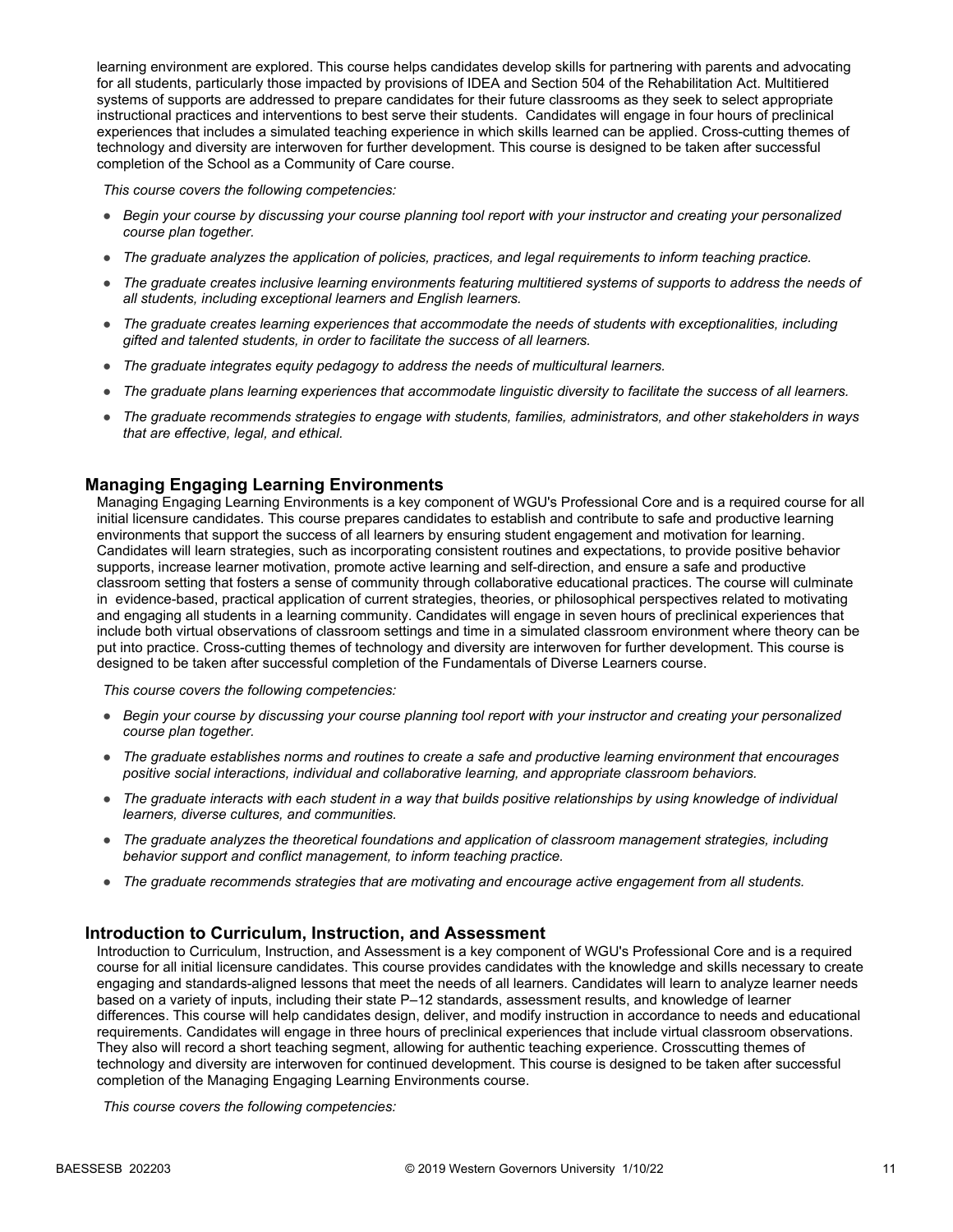- *Begin your course by discussing your course planning tool report with your instructor and creating your personalized course plan together.*
- *The graduate aligns lessons to learning goals by synthesizing knowledge about students and their assessment data.*
- *The graduate analyzes the role of various assessment types in evaluating student learning and planning future instruction.*
- *The graduate implements evidence-based instructional strategies to increase content area learning.*
- *The graduate differentiates instruction to facilitate mastery for all learners.*
- *The graduate incorporates cross-disciplinary instruction, skills, and content into lessons.*
- *The graduate creates standards-based instructional plans based on their state's P–12 standards that incorporate knowledge of learners' developmental needs, prior learning, and community and cultural context.*

#### **Assessing Impact on Student Learning**

Assessing Impact on Student Learning is a key component of WGU's Professional Core and is a required course for all initial licensure candidates. This course equips candidates to evaluate student learning and their own professional practice, ensuring candidates are prepared to ensure all learners' success. In this course, candidates learn multiple methods of assessment to ensure they are able to implement a balanced approach to assessment while monitoring their students' progress. Assessments types such as formative, summative, standardized, and common assessments are addressed so candidates understand their purposes and can apply them within the context of a lesson to determine impact on learning. Data literacy skills are taught to ensure candidates interpret and analyze individual and classroom data and apply their knowledge in ways that support academic success. Candidates will engage in three hours of preclinical experiences that include virtual classroom observations. Cross-cutting themes of technology and diversity are interwoven for further development. This course is designed to be taken after successful completion of the Introduction to Curriculum, Instruction, and Assessment course.

*This course covers the following competencies:*

- *Begin your course by discussing your course planning tool report with your instructor and creating your personalized course plan together.*
- *The graduate plans a progress-monitoring strategy, including formative, summative, and common assessments, that actively engages students in their own learning.*
- *The graduate analyzes assessment results to evaluate student learning and teacher effectiveness.*
- *The graduate makes evidence-based instructional decisions that are informed by student assessment data.*
- *The graduate determines their impact on learners and the broader school community through evaluation of teaching practice.*

### **Educational Technology for Teaching and Learning**

Educational Technology for Teaching and Learning is a key component of WGU's professional core and is a required course for all initial licensure candidates. This course prepares candidates to incorporate technology into their classroom practices in ways that improve teaching and learning. The ISTE standards will form the basis for their practice. The material will teach candidates to critically evaluate software and hardware options that may positively impact the classroom environment, while also increasing their awareness of ethical usage and considerations related to equity, access to technology, and appropriate use of technology by P–12 students. Assistive technologies to meet the needs of a diverse learner population also will be taught in this course. Candidates will engage in three hours of preclinical experience that include virtual observations of classroom practices incorporating technology to support educational goals. Crosscutting themes of technology and diversity are interwoven for further development. This course is designed to be taken after successful completion of the Assessing Impact on Student Learning course.

- *Begin your course by discussing your course planning tool report with your instructor and creating your personalized course plan together.*
- *The graduate analyzes how research-based applications of technology facilitate student learning.*
- *The graduate evaluates the application of technology in the classroom, including its impact on learning for all students and potential equity or access issues.*
- *The graduate promotes a technology-enabled classroom culture that is equitable, ethical, and socially responsible.*
- *The graduate applies curricular and instructional design principles to create effective digital learning environments.*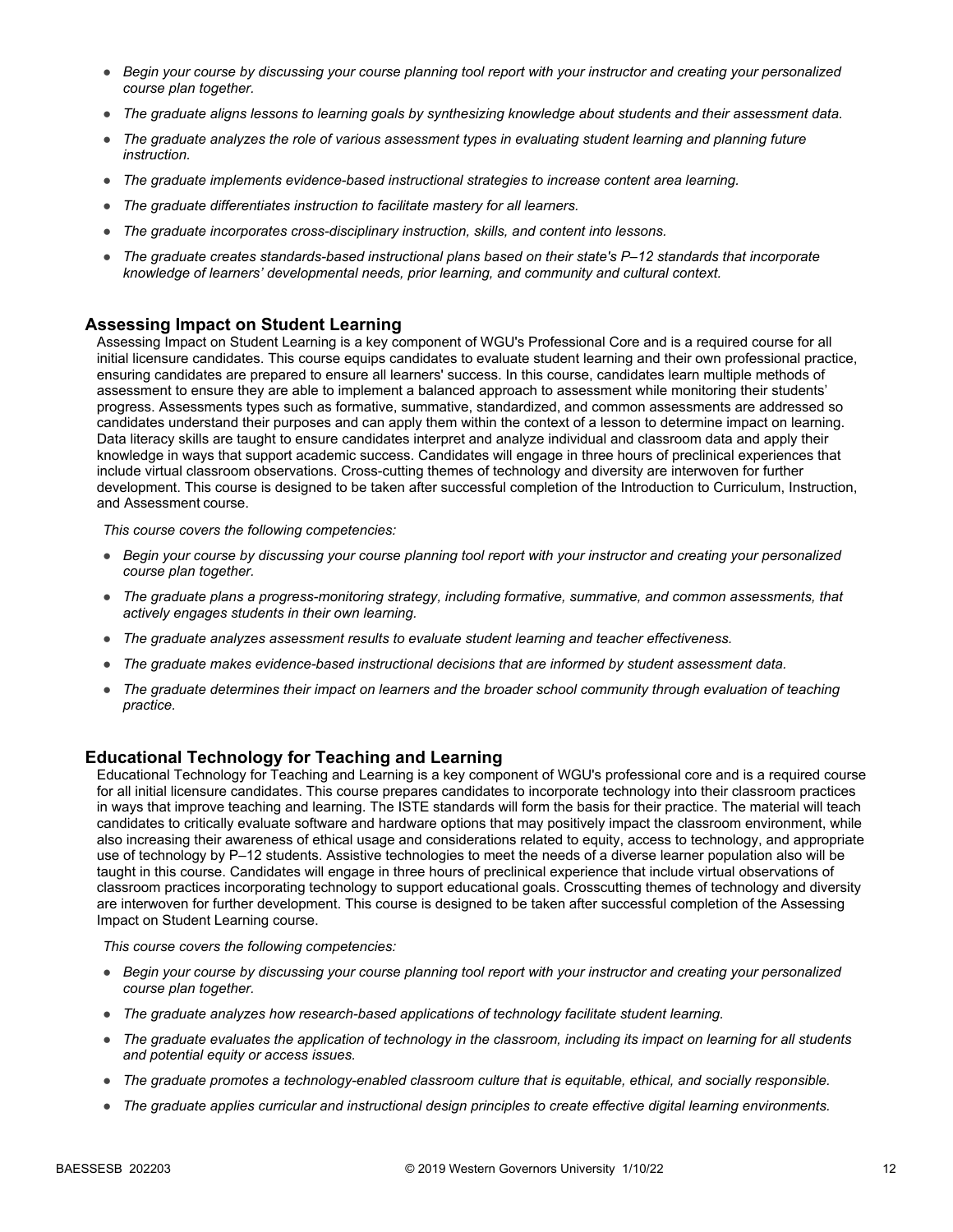- *The graduate recommends technology as an assessment tool to encompass multiple learner needs, provide in the moment feedback, and inform instruction.*
- *The graduate fosters student self-directedness and independent learning through the use of technology.*

### **General Education**

#### **English Composition I**

English Composition I introduces candidates to the types of writing and thinking that are valued in college and beyond. Candidates will practice writing in several genres with emphasis placed on writing and revising academic arguments. Instruction and exercises in grammar, mechanics, research documentation, and style are paired with each module so that writers can practice these skills as necessary. Composition I is a foundational course designed to help candidates prepare for success at the college level. There are no prerequisites for English Composition I.

*This course covers the following competencies:*

- *Begin your course by discussing your course planning tool report with your instructor and creating your personalized course plan together.*
- *The graduate applies appropriate grammatical rules, sentence structure, and writing conventions.*
- *The graduate selects appropriate rhetorical strategies that improve writing and argumentation.*
- *The graduate appropriately uses a given writing style.*
- *The graduate uses appropriate writing and revision strategies.*
- *The graduate integrates credible and relevant sources into written arguments.*
- *The graduate composes an appropriate narrative for a given context.*
- *The graduate composes an appropriate argumentative essay for a given context.*

#### **College Algebra**

This course provides further application and analysis of algebraic concepts and functions through mathematical modeling of real-world situations. Topics include: real numbers, algebraic expressions, equations and inequalities, graphs and functions, polynomial and rational functions, exponential and logarithmic functions, and systems of linear equations.

*This course covers the following competencies:*

- *Begin your course by discussing your course planning tool report with your instructor and creating your personalized course plan together.*
- *The graduate classifies and performs operations on real numbers; solves linear equations and inequalities; connects a linear equation to its graph; and identifies a function.*
- *The graduate solves systems of linear equations and their related applications.*
- *The graduate simplifies and factors polynomial expressions, and solves polynomial equations.*
- *The graduate simplifies rational, radical, and quadratic expressions, solves corresponding equations, and extends this knowledge to the study of functions.*
- *The graduate combines functions, finds inverse functions, solves exponential and logarithmic equations and functions.*

#### **Integrated Physical Sciences**

This course provides students with an overview of the basic principles and unifying ideas of the physical sciences: physics, chemistry, and earth sciences. Course materials focus on scientific reasoning and practical, everyday applications of physical science concepts to help students integrate conceptual knowledge with practical skills.

- *Begin your course by discussing your course planning tool report with your instructor and creating your personalized course plan together.*
- *The graduate describes the nature and process of science.*
- *The graduate examines applications of physics including fundamental concepts such as forces, motion, energy, and waves.*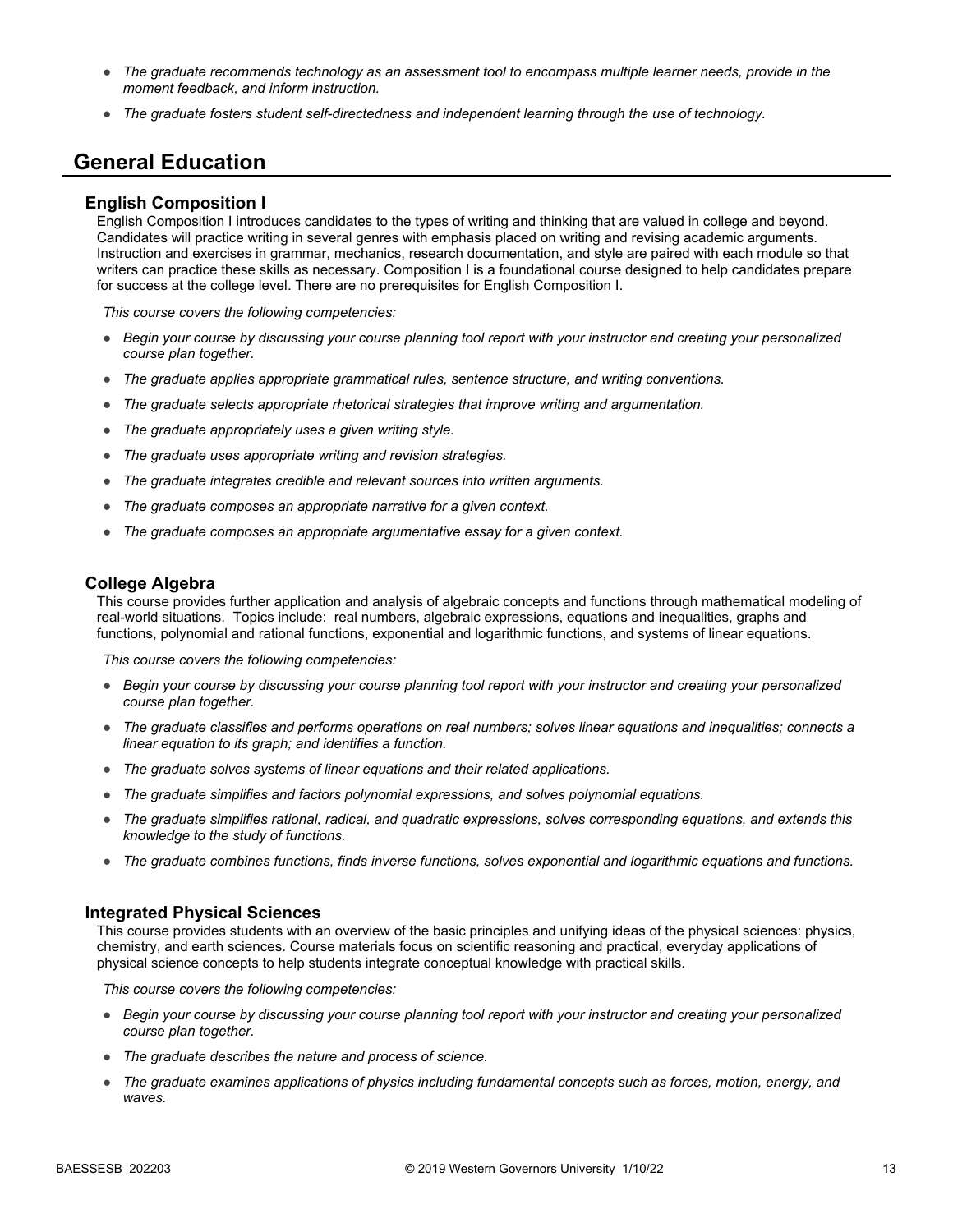- *The graduate examines applications of key chemistry concepts including the structure of matter and the behavior and conservation of matter in chemical reactions.*
- *The graduate describes the underlying organization, interactions, and processes within the Earth system including the Earth's structure and atmosphere, and Earth's interactions within the solar system.*

#### **Applied Probability and Statistics**

Applied Probability and Statistics is designed to help students develop competence in the fundamental concepts of basic statistics including: introductory algebra and graphing; descriptive statistics; regression and correlation; and probability. Statistical data and probability are often used in everyday life, science, business, information technology, and educational settings to make informed decisions about the validity of studies and the effect of data on decisions. This course discusses what constitutes sound research design and how to appropriately model phenomena using statistical data. Additionally, the content covers simple probability calculations, based on events that occur in the business and IT industries. No prerequisites are required for this course.

*This course covers the following competencies:*

- *Begin your course by discussing your course planning tool report with your instructor and creating your personalized course plan together.*
- *The graduate applies the operations, processes, and procedures of fractions, decimals, and percentages to evaluate quantitative expressions.*
- *The graduate applies the operations, processes, and procedures of basic algebra to evaluate quantitative expressions, and to solve equations and inequalities.*
- *The graduate evaluates categorical and quantitative data pertaining to a single variable using appropriate graphical displays and numerical measures.*
- *The graduate evaluates the relationship between two variables through interpretation of visual displays and numerical measures.*
- *The graduate evaluates the relationship between two quantitative variables through correlation and regression.*
- *The graduate applies principles and methods of probability-based mathematics to explain and solve problems.*

#### **English Composition II**

English Composition II introduces candidates to the types of research and writing that are valued in college and beyond. Candidates will practice writing, with emphasis placed on research, writing, and revising an academic argument. Instruction and exercises in grammar, mechanics, research documentation, and style are paired with each module so that writers can practice these skills as necessary. Composition II is a foundational course designed to help candidates prepare for success at the college level. Composition I is the prerequisite for Composition II.

*This course covers the following competencies:*

- *Begin your course by discussing your course planning tool report with your instructor and creating your personalized course plan together.*
- *The graduate evaluates the quality, credibility, and relevance of evidence in order to integrate evidence into a final research paper.*
- *The graduate applies steps of the writing process appropriately to improve quality of writing.*
- *The graduate composes an argumentative research paper.*

#### **Introduction to Communication**

This introductory communication course allows candidates to become familiar with the fundamental communication theories and practices necessary to engage in healthy professional and personal relationships. Candidates will survey human communication on multiple levels and critically apply the theoretical grounding of the course to interpersonal, intercultural, small group, and public presentational contexts. The course also encourages candidates to consider the influence of language, perception, culture, and media on their daily communicative interactions. In addition to theory, candidates will engage in the application of effective communication skills through systematically preparing and delivering an oral presentation. By practicing these fundamental skills in human communication, candidates become more competent communicators as they develop more flexible, useful, and discriminatory communicative practices in a variety of contexts. Note: There are references within this video to Taskstream. If Taskstream is not part of your student experience, please disregard, and locate your task(s) within your course.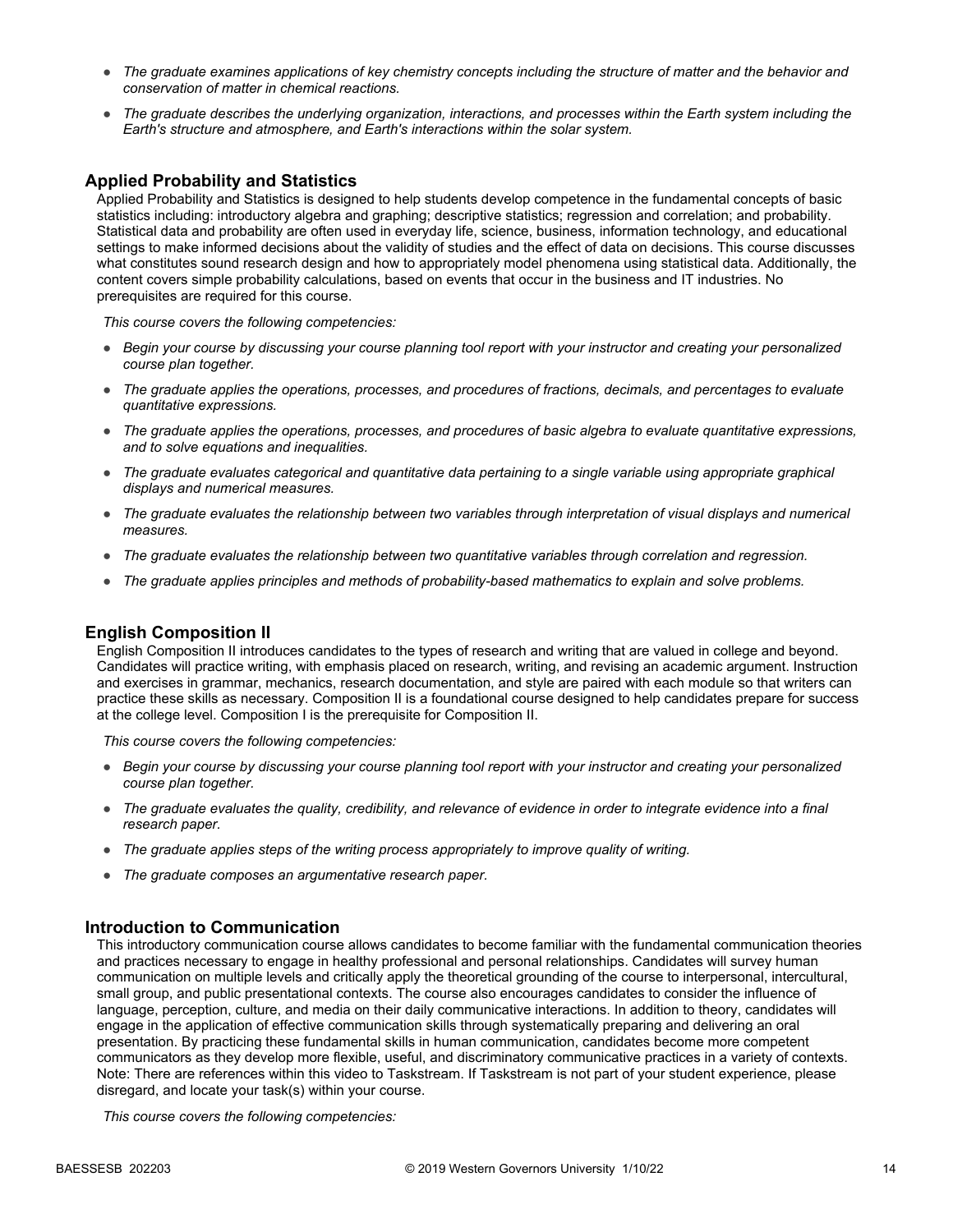- *Begin your course by discussing your course planning tool report with your instructor and creating your personalized course plan together.*
- *The graduate applies foundational elements of effective communication.*
- *The graduate applies appropriate communication strategies in interpersonal and group contexts.*
- *The graduate utilizes appropriate presentational communication strategies in personal and professional settings.*

#### **Survey of United States History**

This course presents a broad and thematic survey of U.S. history from European colonization to the mid-twentieth century. Students will explore how historical events and major themes in American history have affected a diverse population.

*This course covers the following competencies:*

- *Begin your course by discussing your course planning tool report with your instructor and creating your personalized course plan together.*
- *The graduate analyzes the colonial experience and the foundations of the American Revolution.*
- *The graduate analyzes the challenges of partisan politics and sectionalism in the Early Republic and Civil War eras.*
- *The graduate examines the major changes that defined the United States in the late-nineteenth and early-twentieth centuries.*
- *The graduate explains significant international and domestic challenges that the United States confronted since World War I.*

#### **Introduction to Humanities**

This introductory humanities course allows candidates to practice essential writing, communication, and critical thinking skills necessary to engage in civic and professional interactions as mature, informed adults. Whether through studying literature, visual and performing arts, or philosophy, all humanities courses stress the need to form reasoned, analytical, and articulate responses to cultural and creative works. Studying a wide variety of creative works allows candidates to more effectively enter the global community with a broad and enlightened perspective.

*This course covers the following competencies:*

- *Begin your course by discussing your course planning tool report with your instructor and creating your personalized course plan together.*
- *The graduate assesses the development of humans through the study of key concepts, disciplines, and primary influences of the humanities.*
- *The graduate analyzes the primary contributions and characteristics of humanities during the Classical period.*
- *The graduate analyzes the primary contributions and characteristics of humanities during the Renaissance.*
- *The graduate analyzes the primary contributions and characteristics of humanities during the Neoclassical and Enlightenment period.*
- *The graduate analyzes the primary contributions and characteristics of humanities during the Romantic period.*
- *The graduate analyzes the primary contributions and characteristics of humanities during the Realism movement.*

### **General Science Content**

#### **Introduction to Biology**

This course is a foundational introduction to the biological sciences. The overarching theories of life from biological research are explored as well as the fundamental concepts and principles of the study of living organisms and their interaction with the environment. Key concepts include how living organisms use and produce energy; how life grows, develops, and reproduces; how life responds to the environment to maintain internal stability; and how life evolves and adapts to the environment.

- *Begin your course by discussing your course planning tool report with your instructor and creating your personalized course plan together.*
- *The graduate analyzes the characteristics and classifications of living organisms.*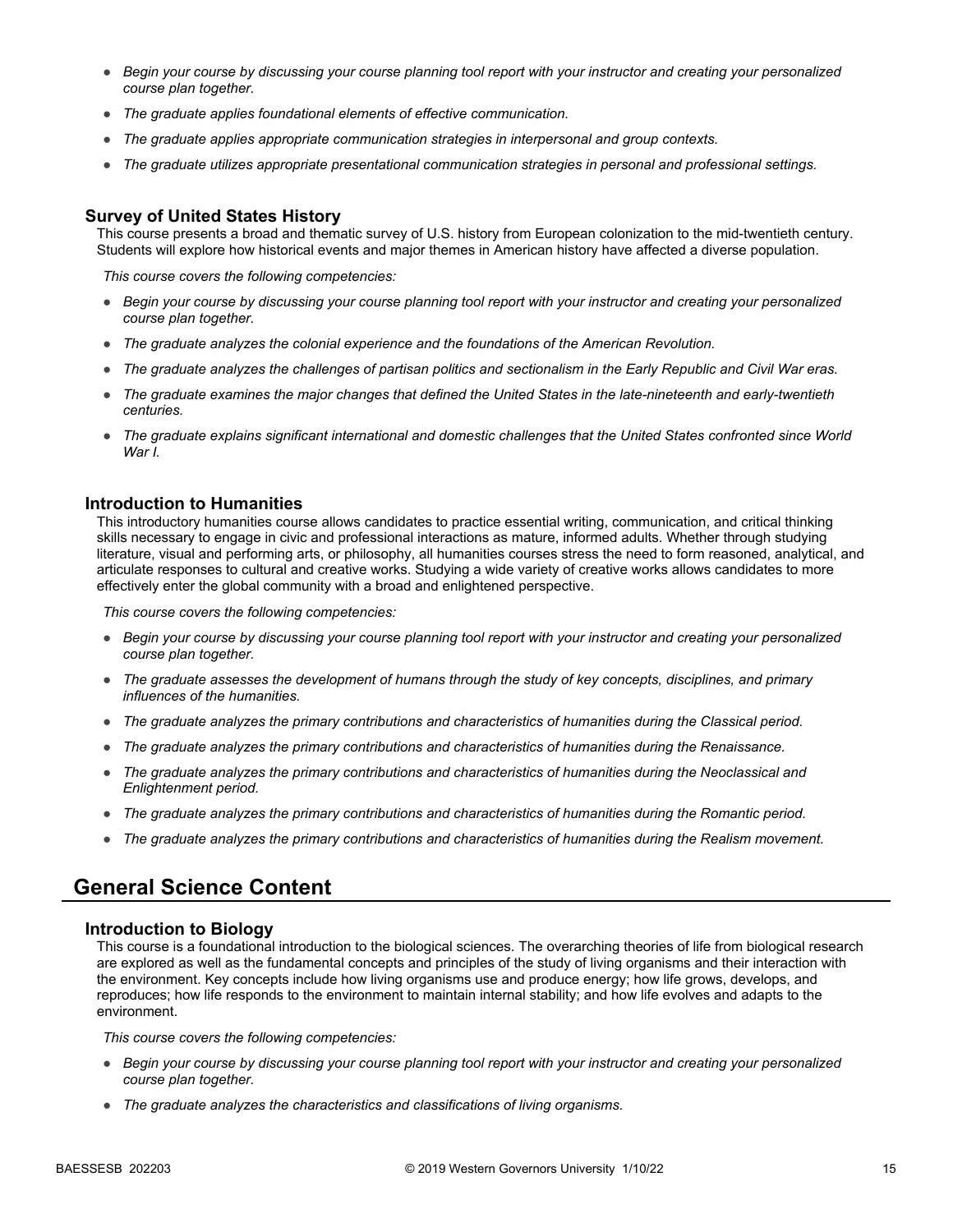- *The graduate analyzes the basic chemical composition of cells and the basic processes that happen at the cellular level.*
- *The graduate analyzes different types of cells based on their structures and biological functions.*
- *The graduate analyzes the biological basis for and patterns of heredity and gene expression.*
- *The graduate analyzes inter-dependencies of organisms and their environments.*

#### **Natural Science Lab**

This course gives you an introduction to using the scientific method and engaging in scientific research to reach conclusions about the natural world. You will design and carry out an experiment to investigate a hypothesis by gathering quantitative data.

*This course covers the following competencies:*

- *Begin your course by discussing your course planning tool report with your instructor and creating your personalized course plan together.*
- *The graduate evaluates academic sources for their credibility and relevance to a chosen research topic on a natural world phenomenon.*
- *The graduate accurately executes the process of scientific inquiry through experimentation in the natural world.*
- *The graduate draws conclusions based on academic research and scientific inquiry.*

#### **Zoology**

Zoology provides undergraduate students seeking licensure or endorsement in secondary science education with an introduction to the field of zoology. Zoology includes the study of major animal phyla emphasizing characteristics, variations in anatomy, life cycles, adaptations, and relationships among the animal kingdom. A prerequisite for this course is Introduction to Biology.

*This course covers the following competencies:*

- *Begin your course by discussing your course planning tool report with your instructor and creating your personalized course plan together.*
- *The graduate distinguishes the characteristics of animals to organize them into phyla.*
- *The graduate analyzes the anatomies of animals to distinguish the relationships among organisms.*
- *The graduate analyzes adaptations to recognize the impact on the evolution of phyla.*
- *The graduate analyzes the life cycles of animals to determine the relationships within and between phyla.*

#### **Ecology and Environmental Science**

Ecology and Environmental Science is an introductory course for undergraduate students seeking initial licensure or endorsement in secondary or middle grade science education. The course explores the relationships between organisms and their environment, including population ecology, communities, adaptations, distributions, interactions, and the environmental factors controlling these relationships. This course has no prerequisites.

*This course covers the following competencies:*

- *Begin your course by discussing your course planning tool report with your instructor and creating your personalized course plan together.*
- *The graduate examines ecosystems to analyze the relationship between populations and the environment.*
- *The graduate examines the flow of energy in an ecosystem to assess how changes in that flow affect biodiversity.*
- *The graduate analyzes biogeochemical cycles to explain the importance of these cycles to global processes.*
- *The graduate researches environmental challenges to discuss potential solutions.*
- *The graduate assesses the challenges associated with resource management in order to compare potential sustainable solutions.*

## **Chemistry Content**

#### **Chemistry with Lab**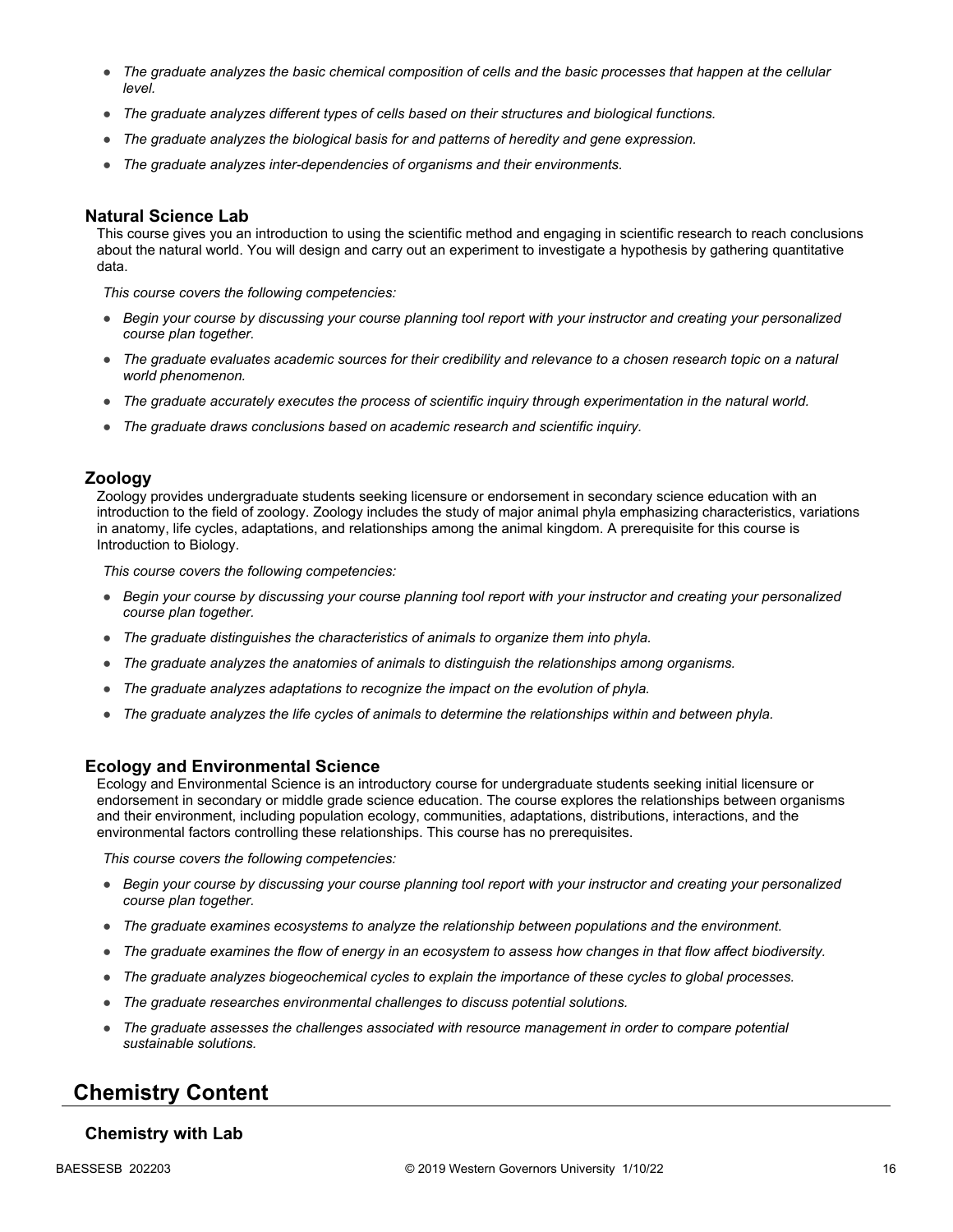Chemistry with Lab for undergraduates provides students seeking initial teacher licensure in middle grades science or secondary physics, biological science, or earth science with an introduction to the field of chemistry, the branch of science that studies the composition, structure, properties, and behavior of matter. Designed for those not majoring in chemistry education, this course highlights how the topics covered can be applied within various branches of science. This course provides students with opportunities to examine the electronic structure of atoms, study periodic trends, name chemical compounds, write chemical formulas, determine the structure of molecules, balance chemical reactions, and discover the changing states of matter. Laboratory experiences facilitate the study of matter and the application of laboratory safety and maintenance procedures. Concepts in Science for undergraduates is a prerequisite for this course.

*This course covers the following competencies:*

- *Begin your course by discussing your course planning tool report with your instructor and creating your personalized course plan together.*
- *The graduate explains how chemistry is applied within other sciences to understand its relevance within the physical and natural world.*
- *The graduate conducts safe and effective investigations to test hypotheses and draw conclusions.*
- *The graduate determines the electronic structure of atoms and periodic trends to compare the properties of various substances.*
- *The graduate names basic compounds, using the periodic table and IUPAC rules, to identify their composition.*
- *The graduate explains how chemical bonds and electron orientation impact the structures and behavior of molecules to understand the composition of matter.*
- *The graduate balances chemical equations to follow the Law of Conservation of Matter.*
- *The graduate determines quantities of heat released or absorbed during chemical reactions to examine relationships between heat and other forms of energy.*
- *The graduate explains how matter changes from one state to another to determine the causes and effects of such transformations.*

### **Biology Content**

#### **Molecular and Cellular Biology**

Molecular and Cellular Biology provides undergraduate students seeking initial licensure or endorsement in secondary science education with an introduction to the area of molecular and cellular biology. This course examines the cell as an organism, emphasizing the molecular basis of cell structure and functions of biological macromolecules, subcellular organelles, intracellular transport, cell division, and biological reactions. Introduction to Biology is a prerequisite for this course.

*This course covers the following competencies:*

- *Begin your course by discussing your course planning tool report with your instructor and creating your personalized course plan together.*
- *The graduate examines cells, organelles, viruses, and vaccines to analyze their structure and function in biological systems.*
- *The graduate examines the processes within the cell cycle in order to recognize their impact on growth and development.*
- *The graduate examines chemical principles, enzymes, biochemical pathways, energy flow, and cellular environments to analyze cellular metabolism.*
- *The graduate analyzes the structure of biological macromolecules to determine their function within a cell*
- *The graduate distinguishes the steps involved in the synthesis and processing of mRNA and protein to analyze their purpose in cell function.*
- *The graduate applies basic laboratory techniques to examine biological processes and reactions.*

#### **Heredity and Genetics**

Heredity and Genetics is an introductory course for undergraduate students seeking initial licensure or endorsement in secondary or middle grade science education. This course addresses the basic principles of heredity and the function of molecular genetics. Topics include Mendelian and non-Mendelian inheritance and population genetics. This course has no prerequisites.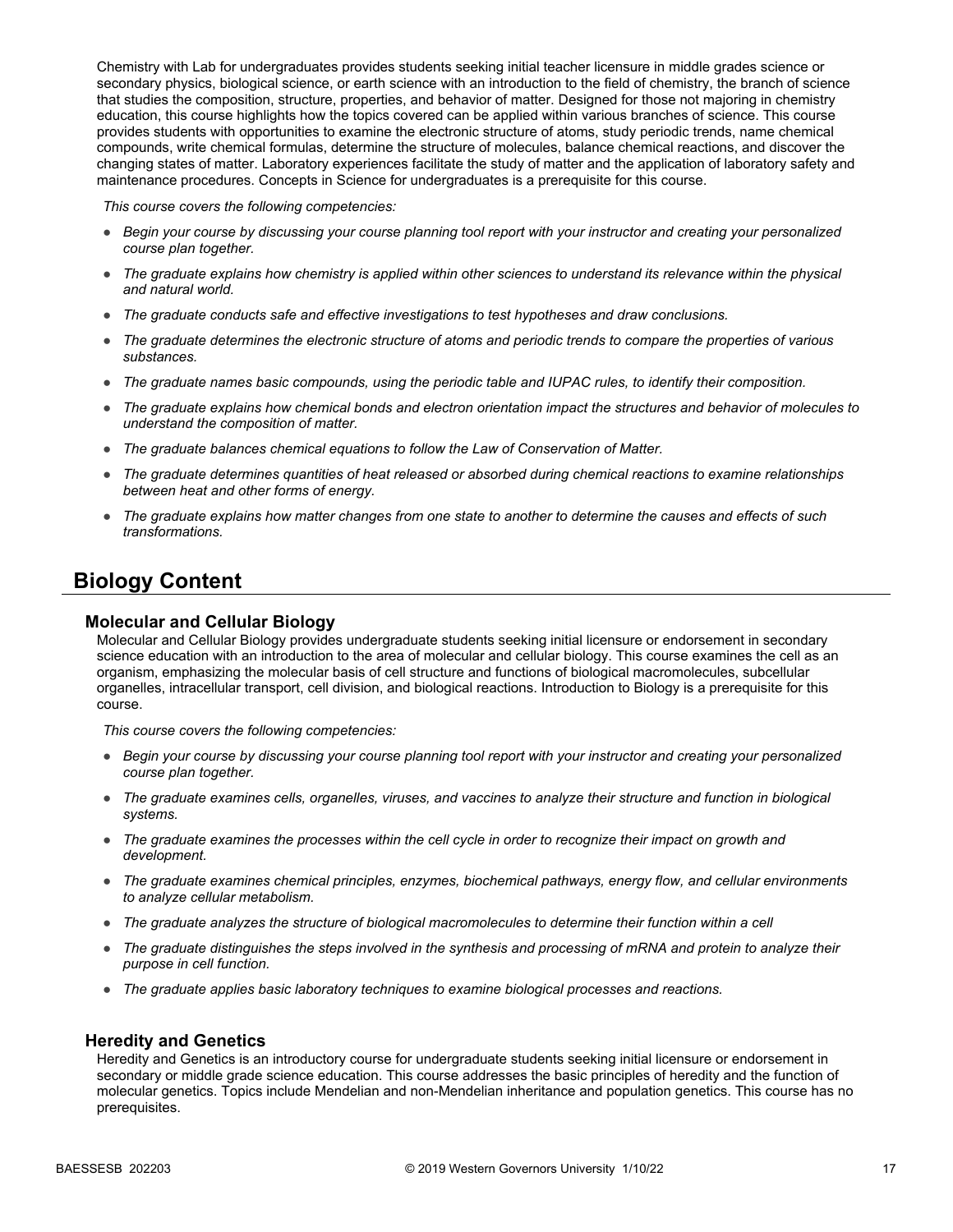*This course covers the following competencies:*

- *Begin your course by discussing your course planning tool report with your instructor and creating your personalized course plan together.*
- *The graduate researches the biological basis of inheritance to analyze patterns of heredity.*
- *The graduate researches applications of molecular genetics to analyze chromosomal disorders and mutations.*
- *The graduate examines the structure and expression of genes to explain resulting phenotypes.*
- *The graduate applies the principles of population genetics to determine characteristics of a population.*

#### **Evolution**

Students will learn why evolution is the fundamental concept that underlies all life sciences and how it contributes to advances in medicine, public health, and conservation. Course participants will gain a firm understanding of the basic mechanisms of evolution, including the process of speciation, and how these systems have given rise to the great diversity of life in the world today. They will also explore how new ideas, discoveries, and technologies are modifying prior evolutionary concepts. Ultimately, the course will explain how evolution works and how we know what we know.

*This course covers the following competencies:*

- *Begin your course by discussing your course planning tool report with your instructor and creating your personalized course plan together.*
- *The graduate has a practical understanding of Darwin and the evidence that led him to propose his theory of evolution.*
- *The graduate can explain the basic theory of evolution and how evolutionary mechanisms have driven diversification among organisms.*
- *The graduate has an in-depth understanding of how coevolution, genetic drift, natural selection, and sexual selection contribute to the organization of the Earth's biodiversity.*
- *The graduate appreciates the different opinions about how species are defined based on using molecular data to understand evolutionary processes.*
- *The graduate recognizes the complexities of human evolution, where humans fit with respect to other organisms on the Tree of Life, and what sets humans apart from other animals.*
- *The graduate recognizes how evolutionary theory impacts our lives through modern medicine, agriculture, and conservation efforts.*

### **Health Sciences**

#### **Human Anatomy and Physiology**

This course examines the structures and functions of the human body and covers anatomical terminology, cells and tissues, and organ systems. Students will study the healthy state of the organ systems of the human body, including the digestive, skeletal, sensory, respiratory, reproductive, nervous, muscular, cardiovascular, lymphatic, integumentary, endocrine, and renal systems. There are no prerequisites for this course.

*This course covers the following competencies:*

- *Begin your course by discussing your course planning tool report with your instructor and creating your personalized course plan together.*
- *The graduate applies appropriate terminology to communicate about body position and human anatomical features and relationships.*
- *The graduate analyzes the structures and functions of the human cardiovascular and respiratory systems.*
- *The graduate analyzes the structure and function of the human renal and reproductive systems.*
- *The graduate analyzes the structure and function of the human nervous system.*
- *The graduate analyzes the structure and function of the human digestive system.*
- *The graduate analyzes the structures and functions of the human muscular, skeletal, and integumentary systems.*
- *The graduate analyzes the structure and function of the human lymphatic and endocrine systems.*

### **Science Education**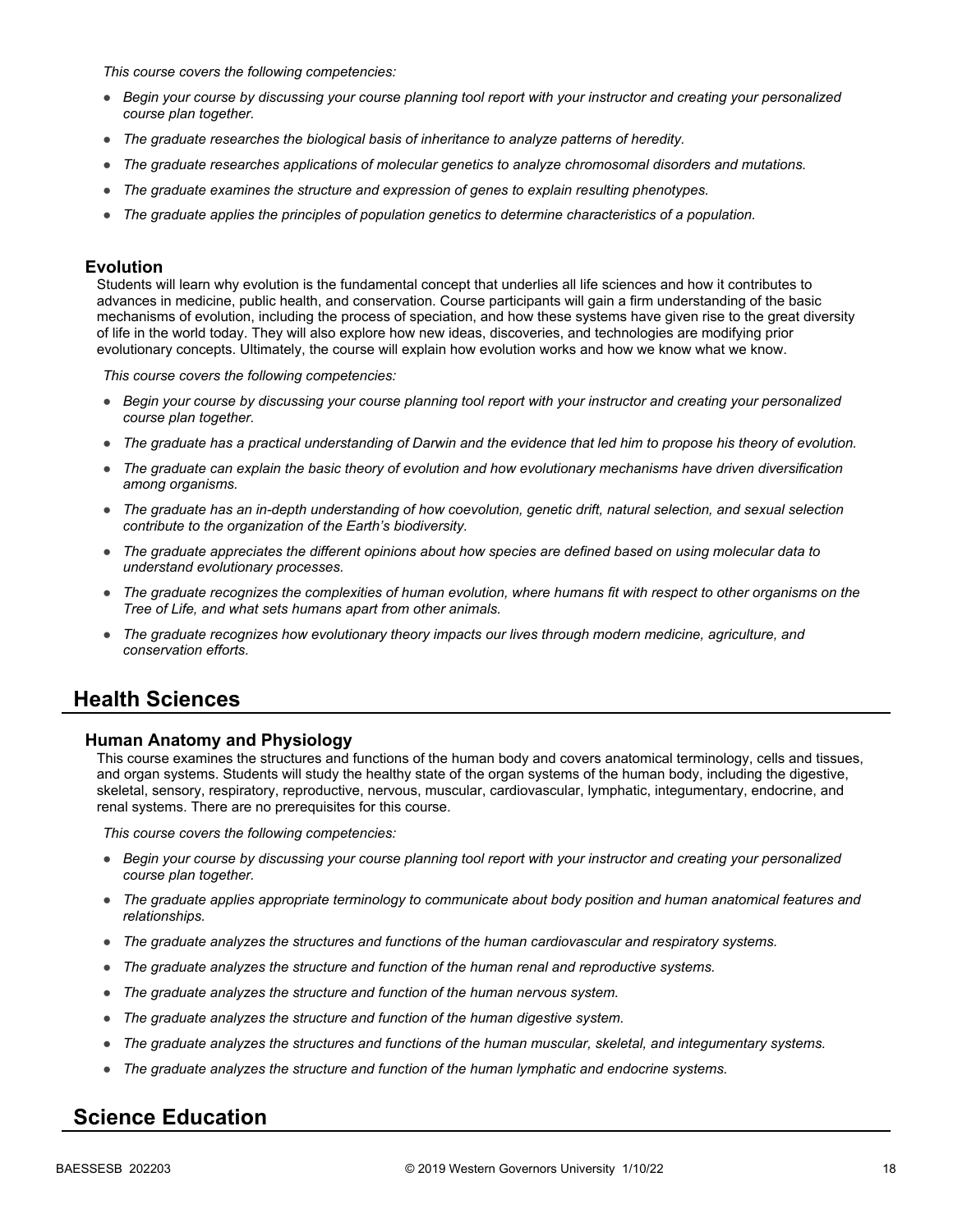### **Science, Technology, and Society**

Science, Technology, and Society explores the ways in which science influences and is influenced by society and technology. Science is a humanistic and social endeavor and serves the needs of ever-changing societies by providing methods for observing, questioning, discovering, and communicating information about the physical and natural world. This course prepares educators to explain the nature and history of science, the various applications of science, and the scientific and engineering processes used to conduct investigations, make decisions, and solve problems. There are no prerequisites for this course.

*This course covers the following competencies:*

- *Begin your course by discussing your course planning tool report with your instructor and creating your personalized course plan together.*
- *The graduate analyzes the relationships among themes that appear across multiple scientific ideas.*
- *The graduate analyzes the nature of science, including how science distinguishes itself from other ways of knowing.*
- *The graduate analyzes the historical development of science, including how scientific knowledge evolves.*
- *The graduate analyzes the various ways in which science, technology, and society are interrelated.*
- *The graduate analyzes socially relevant scientific issues to make informed decisions based on data and context.*
- *The graduate analyzes the principles, processes, and assumptions of investigations in science to engage students in the nature of inquiry.*
- *The graduate uses technology tools and mathematics to improve investigations and the communication of results.*
- *The graduate formulates testable hypotheses for scientific investigations.*
- *The graduate conducts investigations in science to solve open-ended problems using appropriate scientific methods.*

#### **Science Methods—Secondary Biology**

Science Methods—Secondary Biology provides an introduction to teaching methods specific to science for undergraduate students seeking initial licensure or endorsement in secondary biology. Course content focuses on the design and teaching of standards-based lessons using the three dimensions of science (science and engineering practices, crosscutting concepts, and disciplinary core ideas) and the appropriate integration of technology into those lessons. Students in this course work within their content areas to evaluate, enhance, and plan appropriate science instruction. This course includes laboratory safety training and certification, which includes safe laboratory practices and procedures for science classrooms and the proper use of personal protective equipment. A prerequisite for this course is Instructional Planning and Presentation.

*This course covers the following competencies:*

- *Begin your course by discussing your course planning tool report with your instructor and creating your personalized course plan together.*
- *The graduate analyzes connections among the three dimensions of science instruction—disciplinary core ideas, crosscutting concepts, and science and engineering practices—to prepare and plan for instruction.*
- *The graduate integrates technology into science activities to support student engagement and content mastery.*
- *The graduate develops assessment strategies that measure three-dimensional science learning to determine the effectiveness of teaching and learning experiences.*
- *The graduate develops lessons that integrate the three dimensions of science with applicable technologies to connect scientific concepts and phenomena.*
- *The graduate develops plans for the use, storage, and maintenance of science materials and protective equipment and for the care of living organisms to comply with district, state, and federal safety, ethical, and legal standards for science teachers.*
- *The graduate establishes an emergency response plan to prepare for potential emergency situations in the science learning environment.*

### **Pedagogy**

#### **Secondary Reading Instruction and Interventions**

Secondary Reading Instruction and Interventions explores the comprehensive, student-centered response to intervention (RTI) model used to identify and address the needs of learners in middle school and high school who struggle with reading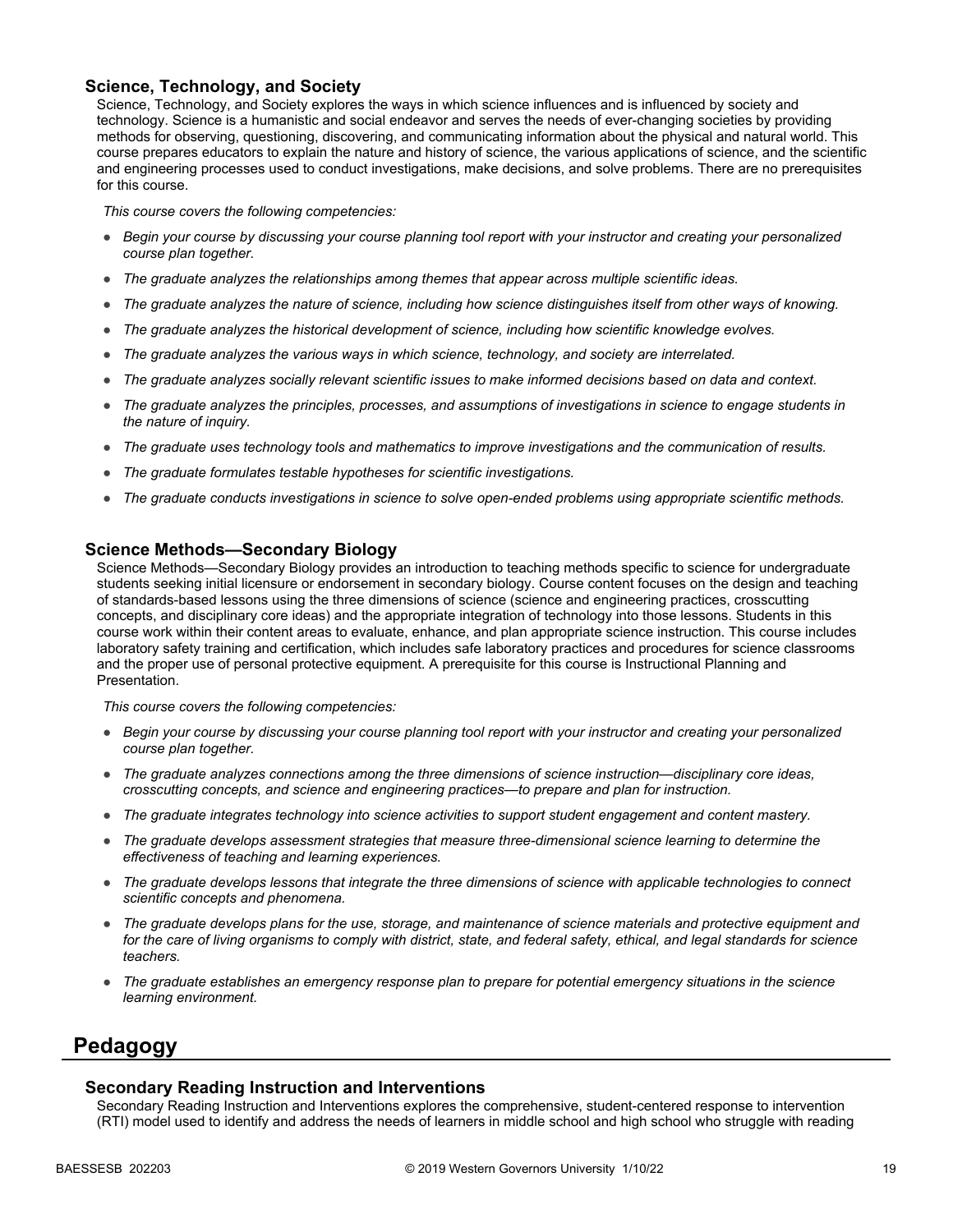comprehension and/or information retention. Course content provides educators with effective strategies designed to scaffold instruction and help learners develop increased skill in the following areas: reading, vocabulary, text structures and genres, and logical reasoning related to the academic disciplines. This course is designed to be taken after successful completion of the Introduction to Curriculum, Instruction, and Assessment course OR Introduction to Instructional Planning and Presentation AND Instructional Planning and Presentation in Special Education.

*This course covers the following competencies:*

- *Begin your course by discussing your course planning tool report with your instructor and creating your personalized course plan together.*
- *The graduate explains how the Response to Intervention (RTI) approach identifies, monitors, and differentiates instruction to ensure that struggling readers obtain the appropriate support and interventions to improve academic progress.*
- *The graduate develops effective vocabulary instruction to enhance students' reading comprehension in the content areas.*
- *The graduate integrates knowledge of effective comprehension strategies to help students monitor and improve their own comprehension when reading.*
- *The graduate integrates reading strategies that scaffold instruction for students when reading increasingly complex texts.*
- *The graduate integrates reading assessments to make informed instructional and placement decisions.*

#### **Secondary Disciplinary Literacy**

Secondary Disciplinary Literacy examines teaching strategies designed to help learners in middle and high school improve upon the literacy skills required to read, write, and think critically while engaging content in different academic disciplines. Themes include exploring how language structures, text features, vocabulary, and context influence reading comprehension across the curriculum. The course highlights strategies and tools designed to help teachers assess the reading comprehension and writing proficiency of learners and provides strategies to support students' reading and writing success in all curriculum areas. This course has no prerequisites.

- *Begin your course by discussing your course planning tool report with your instructor and creating your personalized course plan together.*
- *The graduate distinguishes between the basic strategies used to facilitate comprehension in the content areas and the specialized reading practices needed to comprehend text in a specific discipline.*
- *The graduate integrates discipline-specific literacy instruction to help students understand the text structures, vocabulary, and language knowledge required for specific disciplines.*
- *The graduate plans writing activities that promote understanding of discipline-specific content through the organization, analysis, and synthesis of ideas.*
- *The graduate creates authentic learning tasks and activities that provide students with opportunities to demonstrate discipline specific understandings.*
- *The graduate integrates instructional strategies and materials in disciplinary literacy practices to enhance student understanding within the disciplines.*